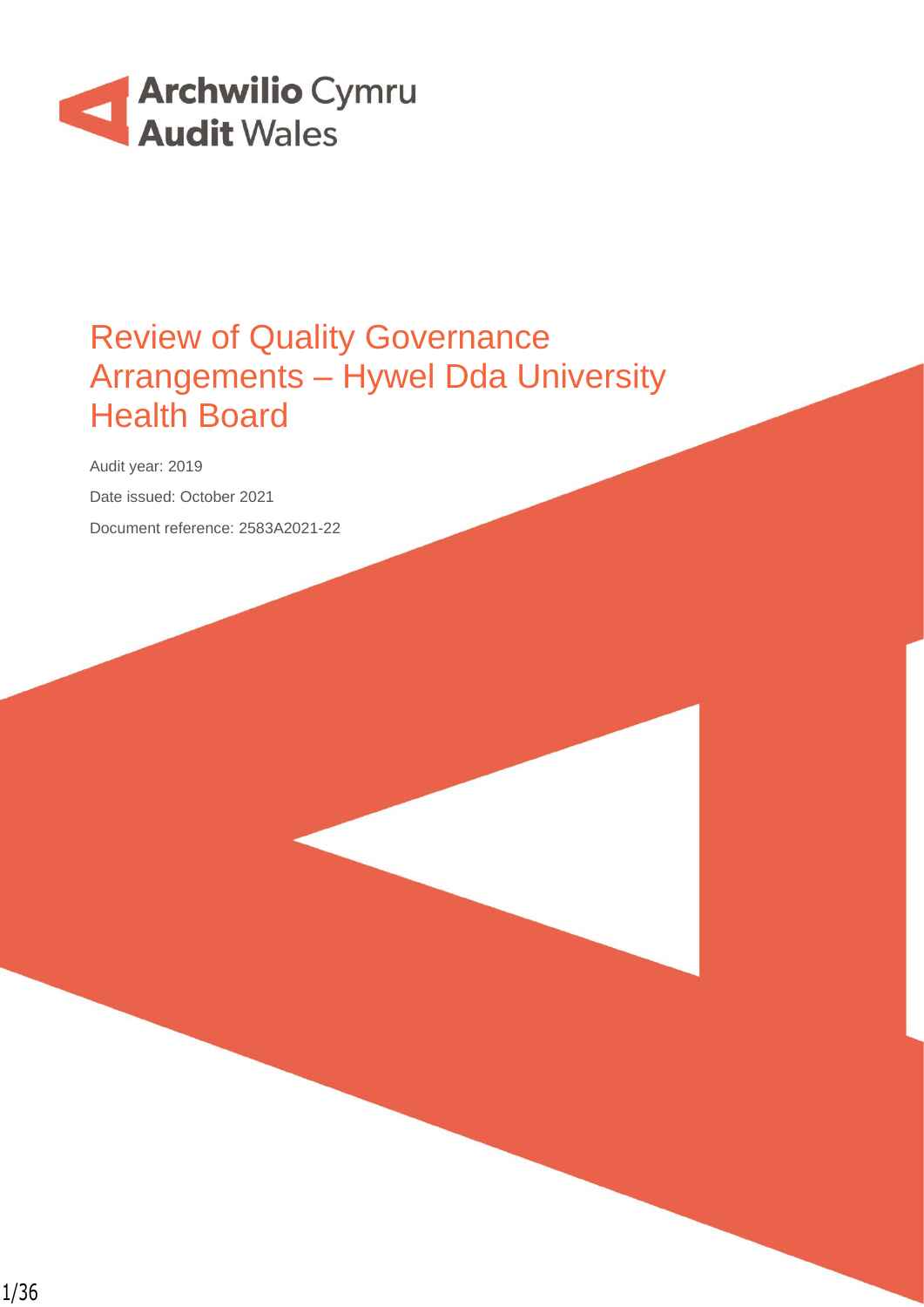This document has been prepared for the internal use of Hywel Dda University Health Board as part of work performed in accordance with statutory functions.

The Auditor General has a wide range of audit and related functions, including auditing the accounts of Welsh NHS bodies, and reporting to the Senedd on the economy, efficiency and effectiveness with which those organisations have used their resources. The Auditor General undertakes his work using staff and other resources provided by the Wales Audit Office, which is a statutory board established for that purpose and to monitor and advise the Auditor General.

Audit Wales is the non-statutory collective name for the Auditor General for Wales and the Wales Audit Office, which are separate legal entities each with their own legal functions as described above. Audit Wales is not a legal entity and itself does not have any functions.

#### © Auditor General for Wales 2020

No liability is accepted by the Auditor General or the staff of the Wales Audit Office in relation to any member, director, officer or other employee in their individual capacity, or to any third party in respect of this report.

In the event of receiving a request for information to which this document may be relevant, attention is drawn to the Code of Practice issued under section 45 of the Freedom of Information Act 2000. The section 45 Code sets out the practice in the handling of requests that is expected of public authorities, including consultation with relevant third parties. In relation to this document, the Auditor General for Wales and Wales Audit Office are relevant third parties. Any enquiries regarding disclosure or reuse of this document should be sent to Audit Wales at [infoofficer@audit.wales.](mailto:infoofficer@audit.wales)

We welcome correspondence and telephone calls in Welsh and English. Corresponding in Welsh will not lead to delay. Rydym yn croesawu gohebiaeth a galwadau ffôn yn Gymraeg a Saesneg. Ni fydd gohebu yn Gymraeg yn arwain at oedi.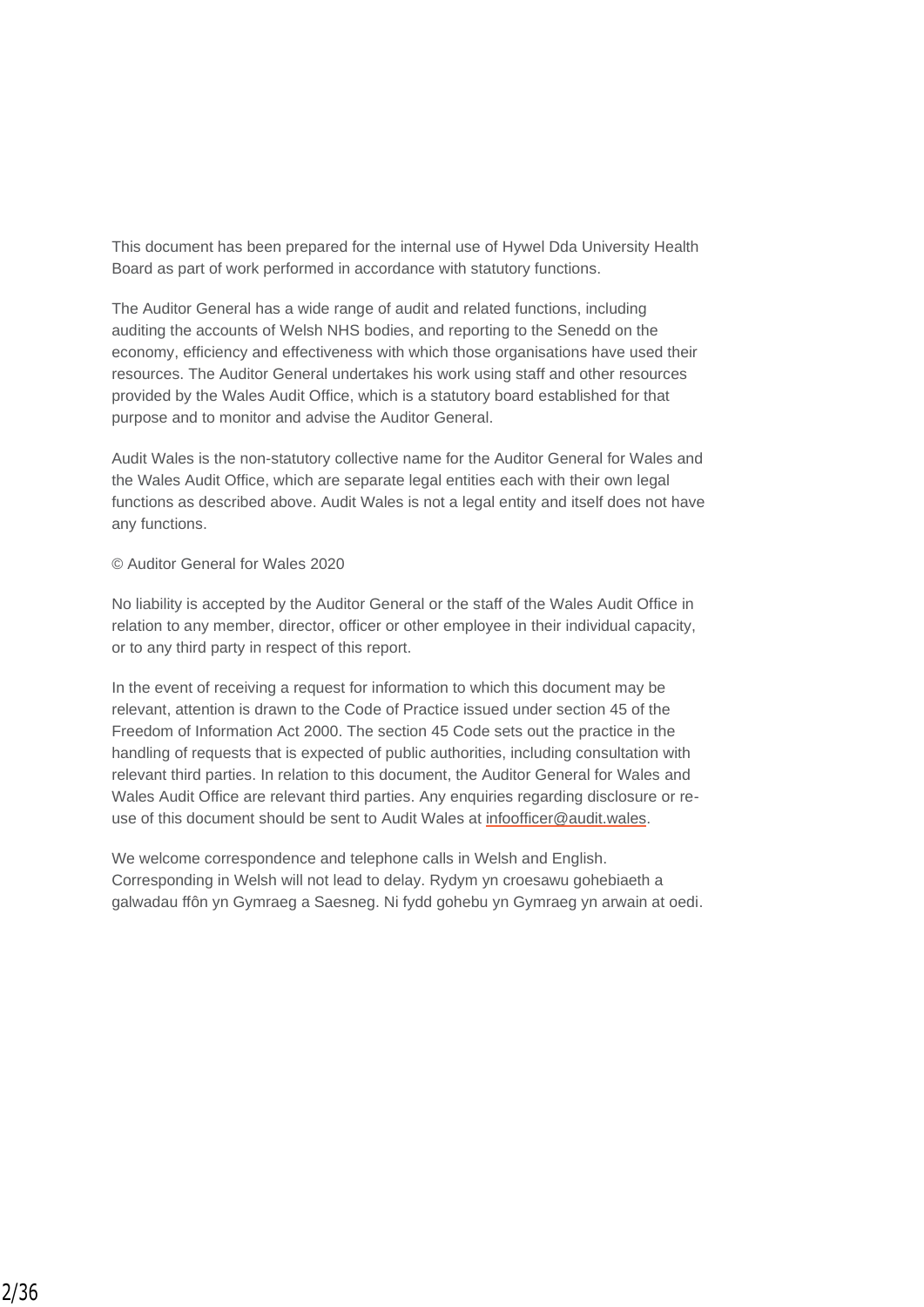## **Contents**

| Summary report                                            |                |
|-----------------------------------------------------------|----------------|
| About this report                                         | $\overline{4}$ |
| Key messages                                              | 5              |
| Recommendations                                           | 6              |
| Detailed report                                           |                |
| Organisational strategy for quality and patient safety    | 8              |
| Organisational culture and quality improvement            | 11             |
| Governance structures and processes                       | 18             |
| Arrangements for monitoring and reporting                 | 23             |
| Appendices                                                |                |
| Appendix 1 – management response to audit recommendations | 27             |
| Appendix 2 – staff survey findings                        | 31             |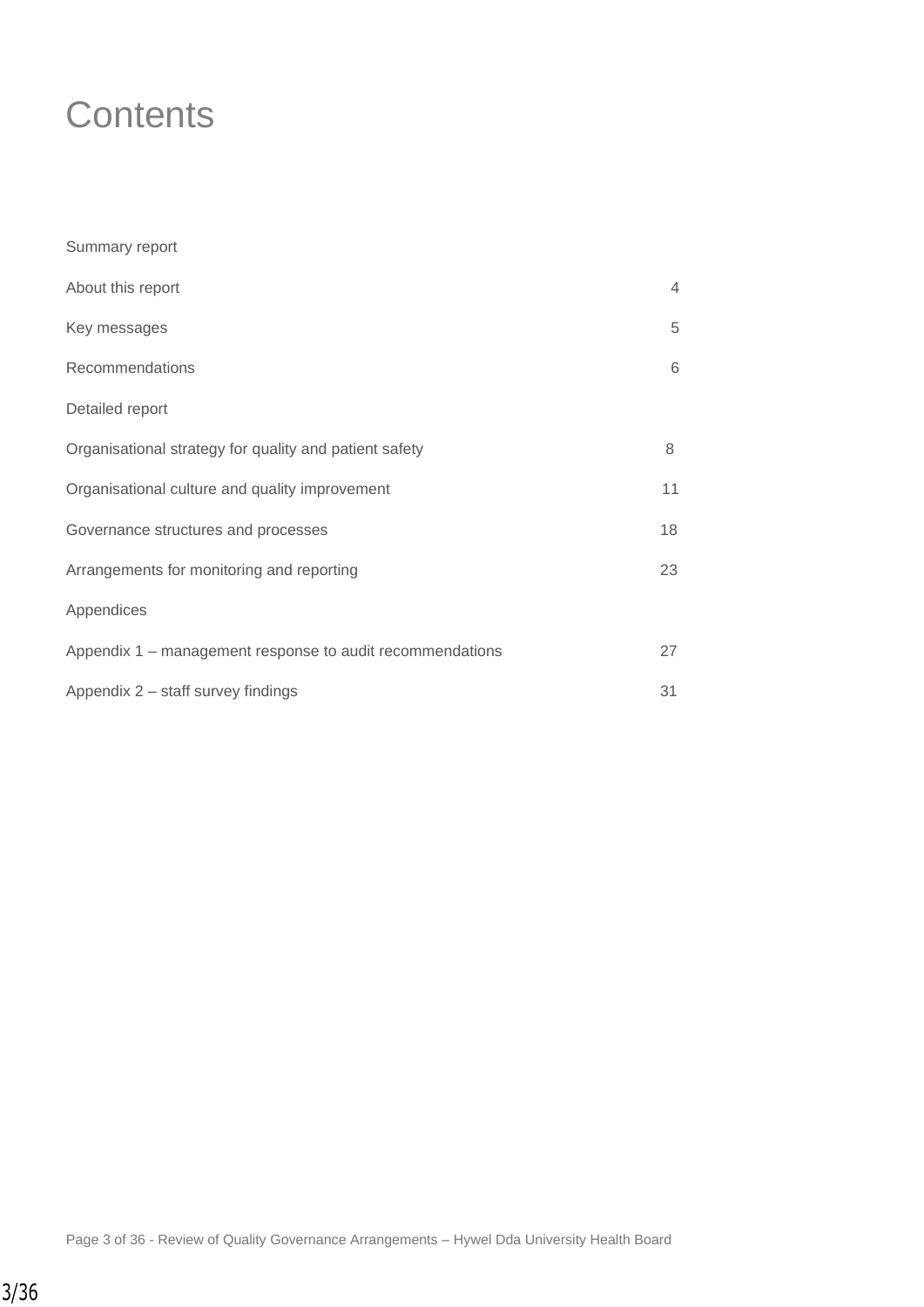## Summary report

### About this report

- 1 Quality should be at the 'heart' of all aspects of healthcare and putting quality and patient safety above all else is one of the core values underpinning the NHS in Wales. Poor quality care can also be costly in terms of harm, waste, and variation. NHS organisations and the individuals who work in them need to have a sound governance framework in place to help ensure the delivery of safe, effective, and high-quality healthcare. A key purpose of these 'quality governance' arrangements is to help organisations and their staff both monitor and where necessary improve standards of care.
- 2 The drive to improve quality has been reinforced in successive health and social care strategies and policies over the last two decades. In June 2020, the Health and Social Care (Quality and Engagement) (Wales) Act became law. The Act strengthens the duty to secure system-wide quality improvements, as well as placing a duty of candour on NHS bodies, requiring them to be open and honest when things go wrong to enable learning. The Act indicates that quality includes but is not limited to the effectiveness and safety of health services and the experience of service users.
- 3 Quality and safety must run through all aspects of service planning and provision and be explicit within NHS bodies integrated medium-term plans. NHS bodies are expected to monitor quality and safety at board level and throughout the entirety of services, partnerships, and care settings. In recent years, our annual Structured Assessment work across Wales has pointed to various challenges, including the need to improve the flows of assurance around quality and safety, the oversight of clinical audit, and the tracking of regulation and inspection findings and recommendations. There have also been additional high-profile reviews into concerns around quality of care and associated governance mechanisms in individual NHS bodies.
- 4 Given this context, it is important that NHS boards, the public and key stakeholders are assured that quality governance arrangements are effective and that NHS bodies are maintaining an adequate focus on quality in responding to the COVID-19 pandemic. The current NHS Wales planning framework reflects the need to consider the direct and indirect harm associated with COVID-19. It is important that NHS bodies ensure their quality governance arrangements support good organisational oversight of these harms as part of their wider approach to ensuring safe and effective services.
- 5 Our audit examined whether the organisation's governance arrangements support delivery of high quality, safe and effective services. We focused on both the operational and corporate approach to quality governance, organisational culture and behaviours, strategy, structures and processes, information flows and reporting. This report summarises the findings from our work at Hywel Dda University Health Board (the Health Board) carried out between January and June 2021. To test the 'floor to board' perspective, we examined the arrangements for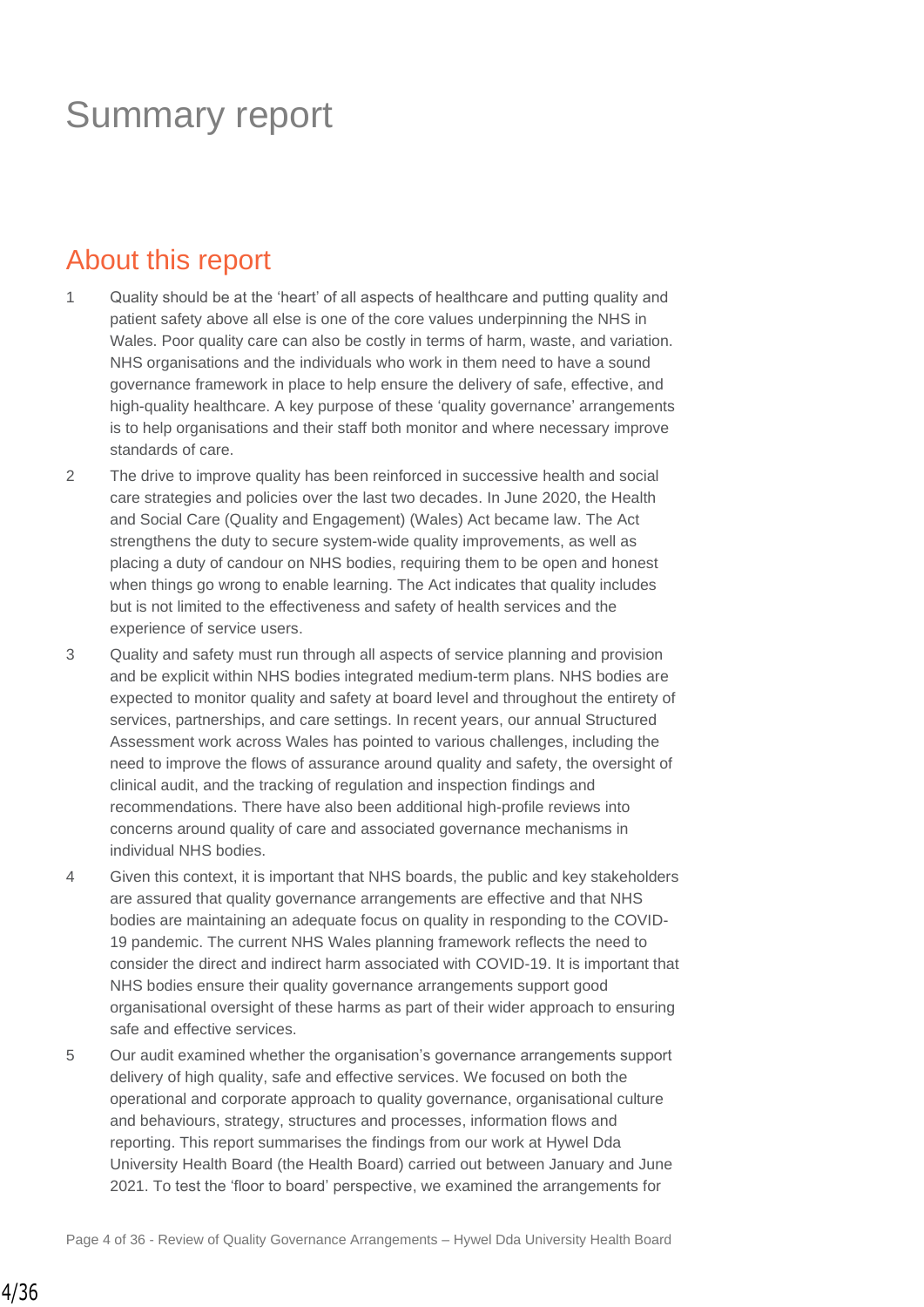general surgical services. The audit draws on the findings from a previous local review of [operational quality and safety arrangements](https://www.audit.wales/publication/hywel-dda-university-health-board-review-operational-quality-and-safety-arrangements) at the Health Board undertaken in 2019 which found that 'there were some good quality and safety arrangements at a directorate level, supported by developing corporate arrangements but these were not yet consistent, and the flow of assurance from directorates to the Board was not as effective as it could be'.

6 Whilst this is not a joint review, we have engaged closely with Healthcare Inspectorate Wales (HIW) in the design and rollout of this work. HIW colleagues have been variously involved in activities aimed at sharing information and intelligence arising from this work and other related external review activities. In accordance with COVID legislative requirements at the time of fieldwork, all audit work was undertaken remotely.

### Key messages

- 7 Overall, we found that **the Health Board is committed to providing safe, high quality services and has aligned its strategy and plans with risk and quality improvement. While corporate structures and resources provide effective support for quality governance and improvement, inconsistencies in operational arrangements and weaknesses in operational risk management limit the provision of assurance. Monitoring and scrutiny of the quality and safety of services is being strengthened through increased use of quality outcome measures.**
- 8 The Health Board's recent work to align its strategic objectives, planning priorities and quality improvement priorities has strengthened its ability to ensure that quality improvement is at the 'heart' of its governance arrangements. The Health Board has an established values and behaviours framework, and staff are generally confident to report concerns. The Health Board is committed to listening and learning and ensuring that best practice is shared and communicated, including through the Listening and Learning Sub-Committee of the Quality, Safety and Experience Sub-Committee. Corporate responsibility for quality and safety is well established, and there is good support from corporate teams for operational staff. The Health Board has also developed innovative approaches to strengthen resources and capacity for patient experience. There is growing use of quality and safety outcome indicators to help guidance planning and monitoring arrangements including the implementation of the four quadrants of harm.
- 9 However, assurances to the Board are limited by inconsistencies in operational risk management, failure to update some risk entries in the operational risk register in line with corporate policy, and shortcomings in the content of registers. While corporate responsibility and structures for quality and patient safety are clearly established, at an operational level leadership, resources, and arrangements to support quality governance remain inconsistent. The way in which risks and issues are reported up through sub-committees and committees to the Board sometimes leads to a dilution of the message being communicated.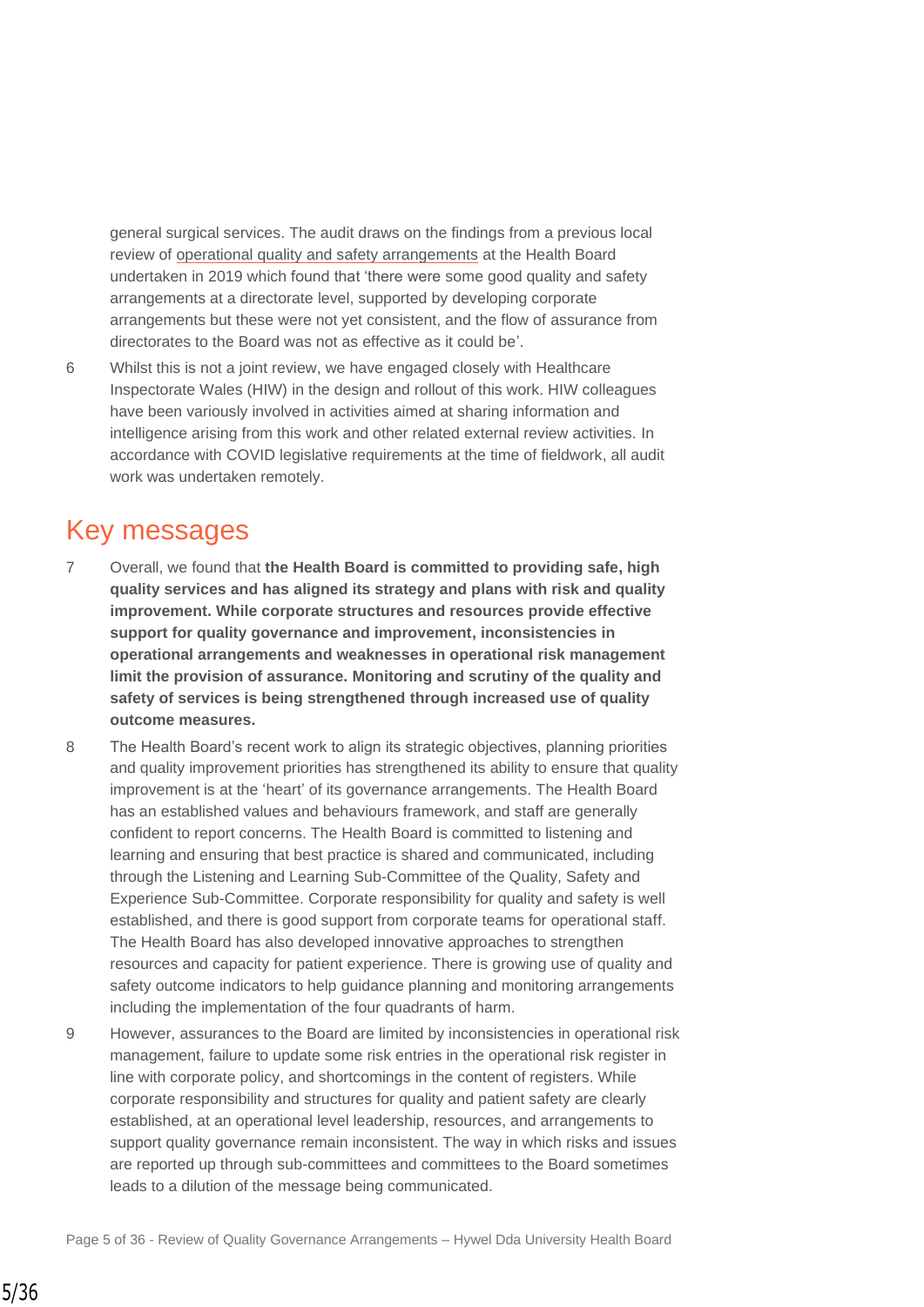### Recommendations

10 Recommendations arising from this audit are detailed in **Exhibit 1**. The Health Board's management response to these recommendations is summarised in **Appendix 1**.

#### **Exhibit 1: recommendations**

#### **Recommendations**

#### **Effectiveness of quality and safety sub-groups**

- R1 The Health Board recently issued generic templates for the agendas and terms of reference of sub-groups of the Operational Quality, Safety and Experience Sub-committee to address operational inconsistencies. We found that records for sub-group meetings are not of a consistent standard and are not readily available when required. The Health Board should:
	- a) mandate the use of the recently issued generic templates with the understanding that the agenda template is a minimum requirement which can be supplemented as appropriate;
	- b) issue guidance on record taking at meetings; and
	- c) ensure that local records are stored in a standard location to facilitate access.

#### **Operational leadership**

R2 There are inconsistent leadership arrangements at an operational level for assurance, risk, and safety across the Health Board. The Health Board should either strengthen current arrangements where staff resources for assurance, risk and safety are managed by directorates to improve consistency, or move to a model where those staff are managed centrally, ensuring that support available to the operational teams is consistent across the Health Board.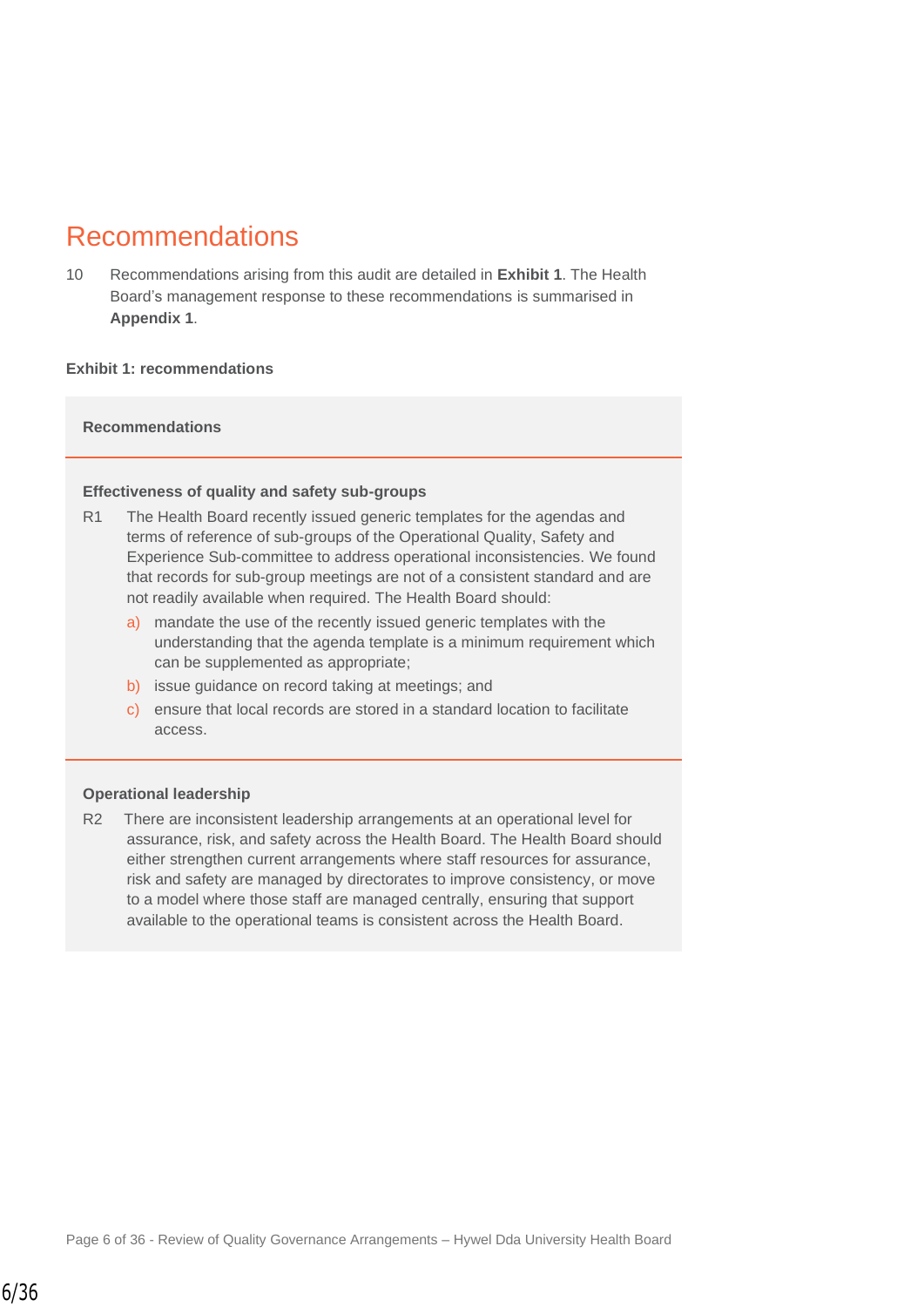#### **Recommendations**

#### **Risk Registers**

- R3 Risk register entries are not being updated for many months, limiting the assurance that can be taken from them. Some risks are recorded more than once, are not co-ordinated across service areas and there is also potential that the impact of a combination of separate risks could lead to critical consequences for services. Specific risks for the General Surgery Team are also not included in the Scheduled Planned Care Directorate risk register. The Health Board needs to strengthen its management of risks at an operational level by:
	- a) ensuring that operational teams clearly identify the risks for which they are responsible for and update risk registers in line with corporate policy.
	- b) putting arrangements in place to ensure that the management of risks are coordinated across operational teams and that mechanisms are in place to identify when the combination of a number of risks across service areas could lead to an increased severity of risk.

#### **Risk Management**

R4 The approach taken by operational managers to risk management is inconsistent and there is a lack of ownership and accountability of some risks at an operational level. The Health Board should provide support to enable senior managers across the operational structure to take ownership and be accountable for their risk management responsibilities including the need to address the issues set out by the recommendations in this report.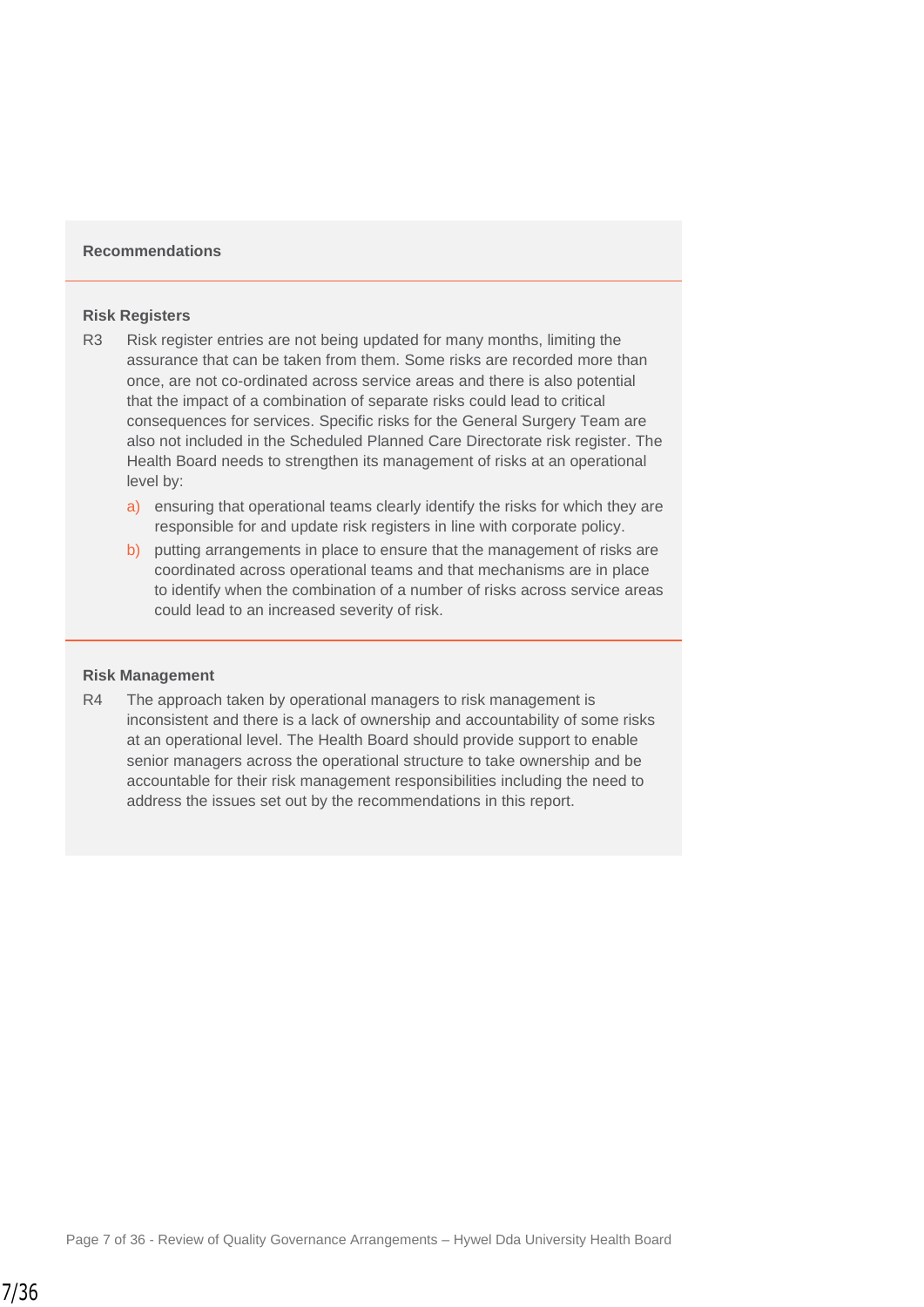# Detailed report

### Organisational strategy for quality and patient safety

- 11 Our work considered the extent to which there are clearly defined priorities for quality and patient safety and effective mitigation of the risks to achieving them.
- 12 **We found that the Health Board has aligned its strategic objectives, planning priorities and quality improvement priorities. Corporate risk appetite has been clarified and the Board Assurance Framework is being further strengthened. However, the provision of assurance to the Board is being limited by inadequacies in operational risk management.**

#### **Quality and patient safety priorities**

- 13 **The Health Board has demonstrated its commitment to quality and patient safety improvement through its strategies and recent work has aligned its strategic objectives, planning priorities and quality improvement priorities.**
- 14 Quality and patient safety are key elements that run through the Health Board's objectives and priorities. The long-term strategic plan 'A Healthier Mid and West Wales: [Our Future Generations Living Well'](http://www.wales.nhs.uk/sitesplus/documents/862/A%20Healthier%20Mid%20and%20West%20Wales%20FINAL%20amended%20-%2028.11.18.pdf) emphasises quality and service improvement as one of its key enablers.
- 15 The Health Board has carried out comprehensive work to refresh its six strategic objectives and to establish a set of measurable planning objectives to move the organisation towards its aims over the next three years. The Annual Recovery Plan 2021-22 links strategic objectives to planning priorities and includes success measures that reflect quality improvement priorities. Quality and patient care impact assessments are a mandatory element in the standard template for reports to the Board.
- 16 The Health Board plans are underpinned by the Health Board's first quality framework, the Quality Improvement Strategic Framework (QISF) 2018-21 which established five Quality Improvement Goals:
	- no avoidable deaths;
	- protect patients from avoidable harm arising from care;
	- reduce duplication and eliminate waste;
	- reduce unwarranted variation and increase reliability; and
	- focus on what matters to patients, service users, their families and carers, and staff.
- 17 Operational teams have agreed annual quality priorities with service managers and the Director of Nursing, Quality & Patient Experience. The priorities are aligned with the Quality Improvement Goals outlined in the QISF and informed by the key priorities for quality improvement activities, as set out each year in the Annual Plan. The Health Board is currently reviewing the QISF with a view to feeding in learning to the development of the new Quality Management System (QMS). Progress on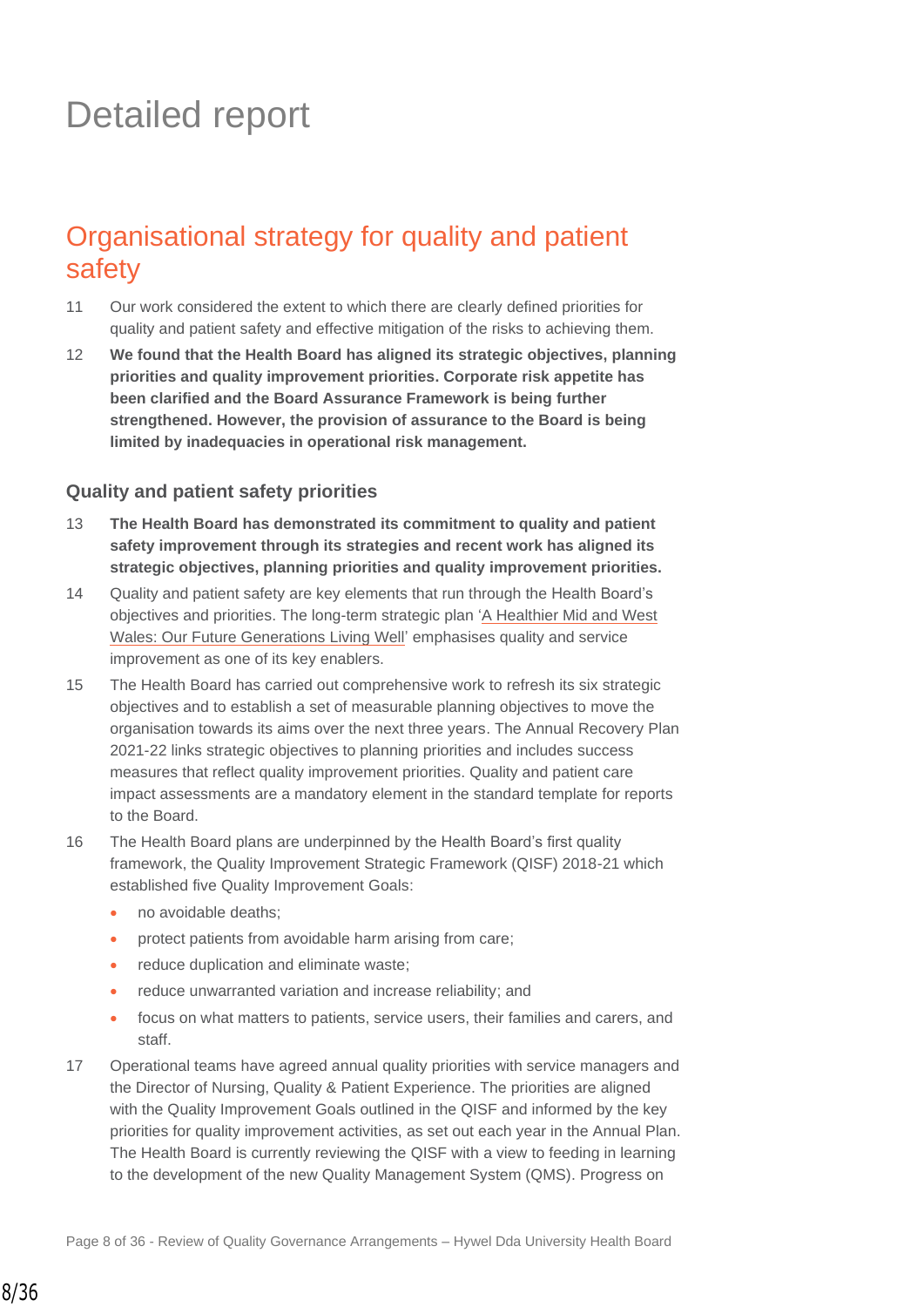agreeing the new QMS approach has been delayed due to COVID-19, but work is now underway.

#### **Risk management**

- 18 **The Health Board has a clear risk management strategy and has recently clarified its risk appetite. However, assurances to the Board are limited by inconsistencies in operational risk management, failure to update risk registers and confusion over responsibility for risk.**
- 19 The Health Board has a risk management strategy in place, and there are plans to review this during 2021-22. During 2021 the Health Board also reviewed its corporate risk appetite, and the Head of the Assurance and Risk Team updated the guidance to the Board in relation to the Health Board's tolerance and appetite for risk.
- 20 In our [Structured Assessment Report 2019](https://www.audit.wales/sites/default/files/pdf_27_11.pdf) we reported that the Health Board was exploring ways in which the Board Assurance Framework (BAF) could be improved to support the implementation of the strategy from 2020 onwards. This work was temporarily delayed due to COVID-19. A reinvigorated interactive BAF was presented to the Board in September 2021. The Health Board has identified 17 principal risks to achieving its refreshed strategic objectives and established principal risk owners for each one, as identified in the BAF. The risk owners and their teams are currently working to identify the associated control arrangements, assurances, and gaps in controls.
- 21 The Health Board has a dedicated Assurance and Risk Team with five whole time equivalent (WTE) staff (including one WTE support staff member). The Team provides risk management training to the Board as well as to operational and corporate staff. All staff receive risk management training prior to access being issued to the Risk module within DATIX. The Scheduled Care Directorate and General Surgery Team, both tracer areas in our review, reported that they receive regular support for risk management from the corporate team. The Operational Quality, Safety and Experience Sub Committee (OQSESC) have requested refresh training on risk appetite and also that the Assurance and Risk Team attend directorate and hospital quality, safety, and experience groups.
- 22 The Quality Safety and Experience Committee (QSEC)<sup>1</sup> has delegated responsibility for oversight of all of the quality and safety risks and exercises effective scrutiny of these issues. The Executive Team review the Corporate Risk Register (CRR) every month, using formalised terms of reference for review. Of the risks on the CRR (May 2021), 41 per cent were directly attributed to the quality and safety of patient services, with related implications in a further 15 per cent.

<sup>1</sup> The Quality, Safety and Experience Assurance Committee is now referred to as the Quality, Safety and Experience Committee (QSEC). See paragraph 74.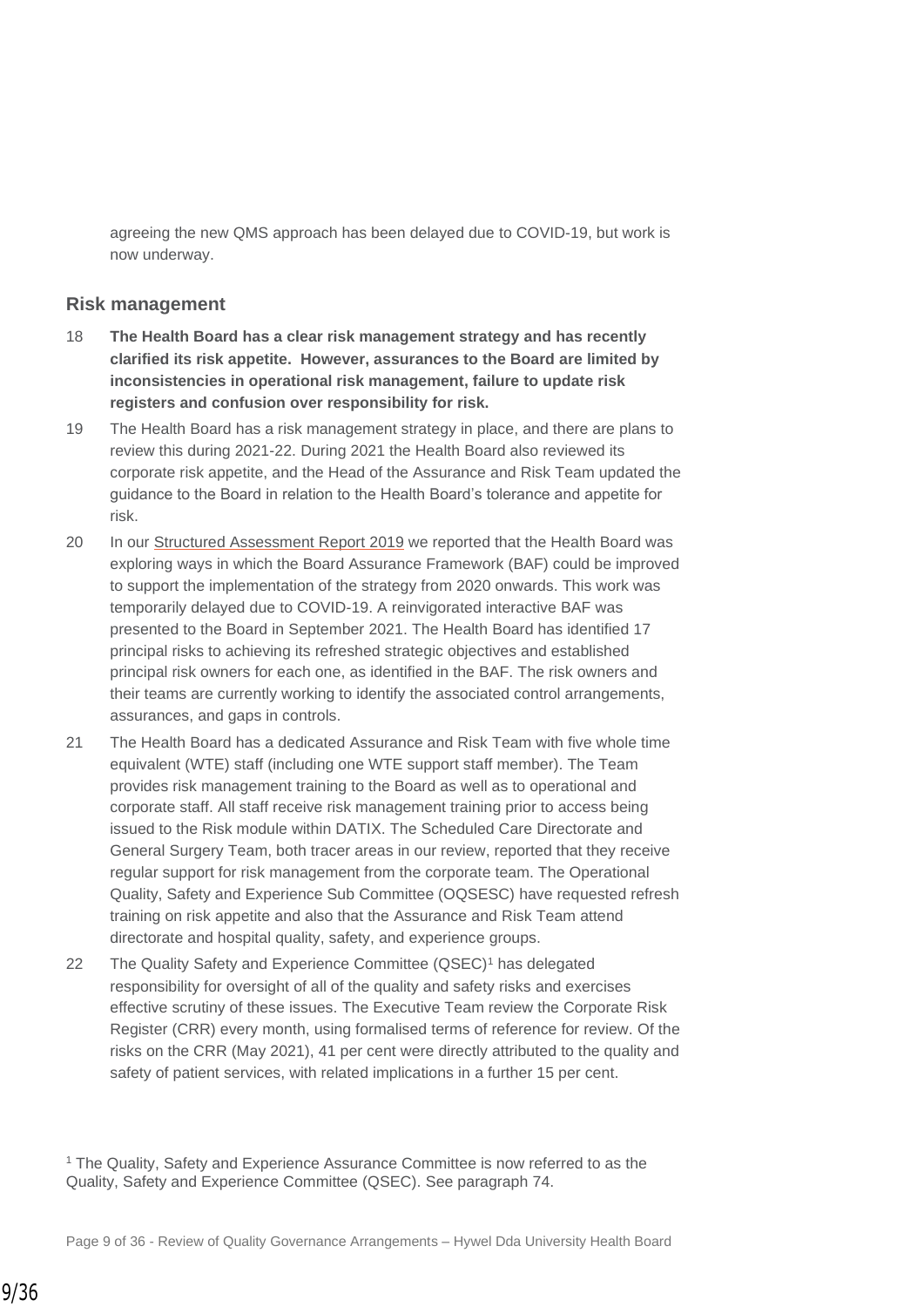- 23 QSEC meeting agendas include highly informative deep-dive reports into particular areas of risk. Two such reports were included at the QSEC meeting in August 2021, one on Cancer and the other on Stroke. Both set out a clear picture of the issues associated with services in these areas and provided a basis for informed discussion. An independent member drew attention to a lack of focus on what patients thought about the outcomes of their treatment and the importance of including their perspective when reporting on the quality of services.
- 24 However, some members of the Operational Quality, Safety and Experience Sub Committee (OQSESC), which reports to the QSEC, raised concerns at the meeting of the OQSESC in May 2021 about the potential for risks to combine with significant consequences for service delivery. Some risks are also managed separately by different sites without co-ordination. At the August QSEC meeting, there was also a discussion about the entry of risks more than once in operational risk registers. There is an opportunity to bring these risks together which is being explored with the Director of Operations. The planned establishment of countybased quality and safety forums will also help to address this issue.
- 25 An example of the above relates to the Bronglais General Hospital (BGH) Chemotherapy Day Unit where there is an absence of privacy for patients because the treatment area also serves as a hospital thoroughfare. This also increases the risk of hospital acquired infection for patients, particularly those who are immunocompromised. These factors were formally identified as a red risk in May 2015 (Corporate Risk Reference 55). In May 2021 the OQSESC risk register entry had not been updated since September 2020. Our discussion with the BGH management team suggested that there may have been confusion about whether site-based staff or the directorate team were responsible for updating the risk register. The risk is primarily described in the risk register according to its potential to bring reputational risk, rather than in terms of its implications for patient dignity and safety. The risk updates do not provide a clear narrative over time and there is no record of the significant actions taken during the pandemic to mitigate risk.
- 26 Our work has also found that some risks entries are not regularly updated as required. The OQSESC report to QSEC in June 2021 indicated that nine red-rated risks had not been updated since 2020 despite numerous requests to operational managers to do so. These included significant risks relating to the potential for patient harm and should be updated regularly to provide assurance to the Board that these risks are being managed and mitigated appropriately. The issue was also reported at the July 2021 Board meeting, although the extent and duration of the problem was not indicated. The Internal Audit report on Quality & Safety Governance (January 2021) also referred to this issue. The Health Board recognise this issue and the need for operational managers to fulfil their risk management responsibilities. The Board Secretary and her team will be carrying out a workshop on risk awareness for the Director of Operations and his senior managers across the operational structure.
- 27 As part of the tracer for this review we looked at the risk registers for the Scheduled Care Directorate and for General Surgery. Whilst the Scheduled Care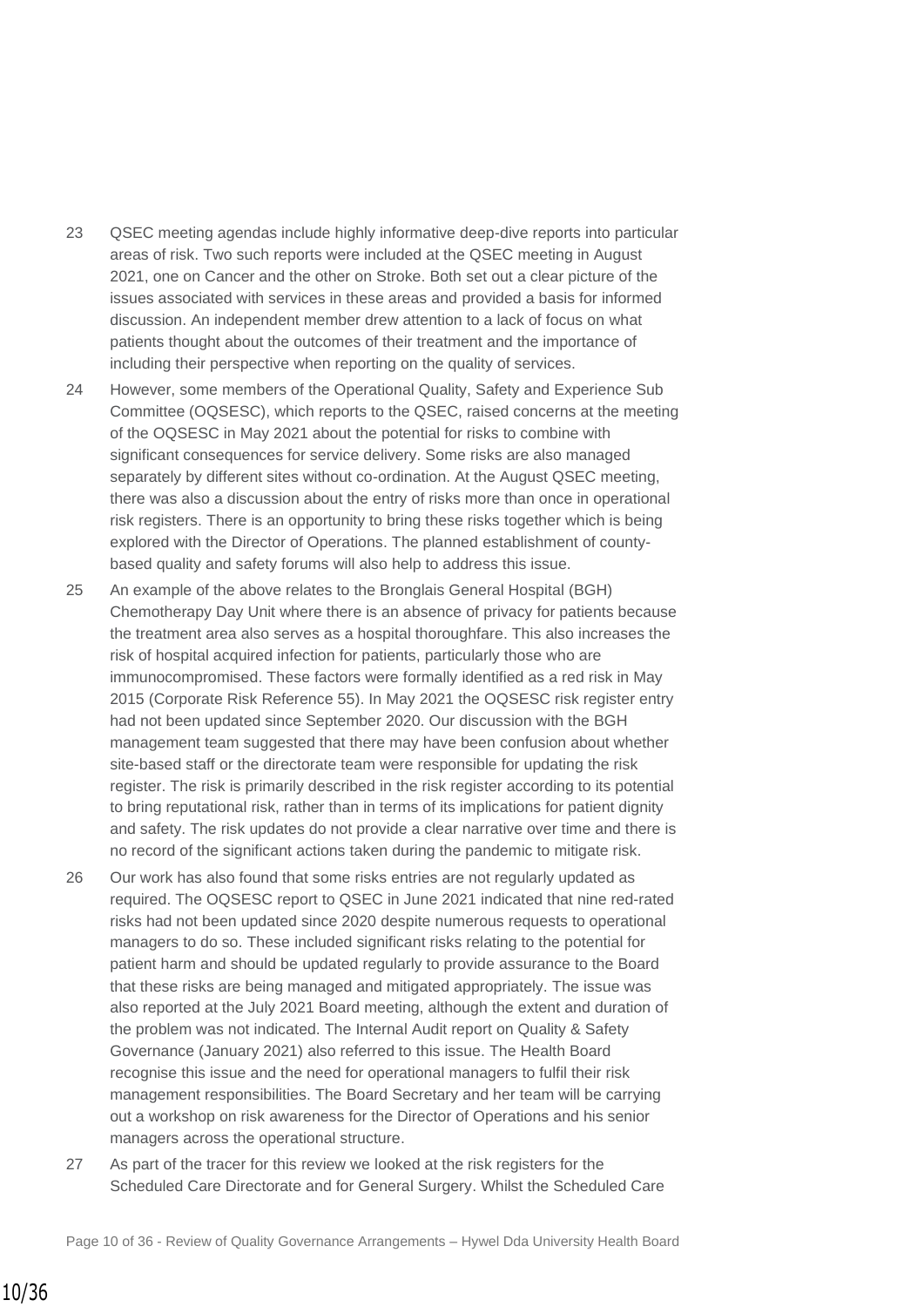Directorate risk register appears to combine risks from areas within its structure, it does not include the two risks recorded in the General Surgery Team risk register. There are only two risks in the latter, one identified in June 2018 and the other in July 2020, giving the impression that it is not a 'live' document.

### Organisational culture and quality improvement

- 28 NHS organisations should be focused on continually improving the quality of care and using finite resources to achieve better outcomes and experiences for patients and service users. Our work considered the extent to which the Health Board is promoting a quality and patient-safety-focused culture, including improving compliance with statutory and mandatory training, participating in quality improvement processes that are integral with wider governance structures, listening and acting upon feedback from staff and patients, and learning lessons.
- 29 We found that **the Health Board is focused on quality improvement and has dedicated resources to support it. The new approach to quality improvement will be highly dependent on the capacity of individual staff and on a shared commitment to the approach. Organisational values and behaviours are well established, and most staff are generally confident about reporting their concerns. In addition, listening to and learning from patient and staff experiences is being further embedded in the organisation's approach.**

#### **Quality improvement**

30 **The Health Board is focussed on quality improvement and are restructuring the dedicated Quality Improvement Team to ensure alignment with the organisation's strategic objectives. The clinical audit programme is being set in challenging circumstances and the timeliness of Stage One mortality reviews is improving.** 

#### **Resources to support quality improvement**

- 31 The Health Board has a dedicated Quality Improvement Team of 11.6 whole time equivalents (WTE), with twelve staff members. However, its capacity has been affected as most of the team were deployed to support the Health Board's operational response to COVID-19 and a number of staff have now taken roles elsewhere within the organisation. The team is restructuring to reflect these changes and to ensure alignment with the organisation's strategic objectives.
- 32 Quality improvement training is provided through the EQIiP (Enabling Quality Improvement in Practice) Programme. A record is kept of those staff who have completed the training. The Programme supports multi-disciplinary operational teams to take forward improvement ideas linked to the organisation's five Quality Improvement Goals, or to a strategic objective. Although the EQIiP Programme could not be run as planned during the pandemic, the Health Board is piloting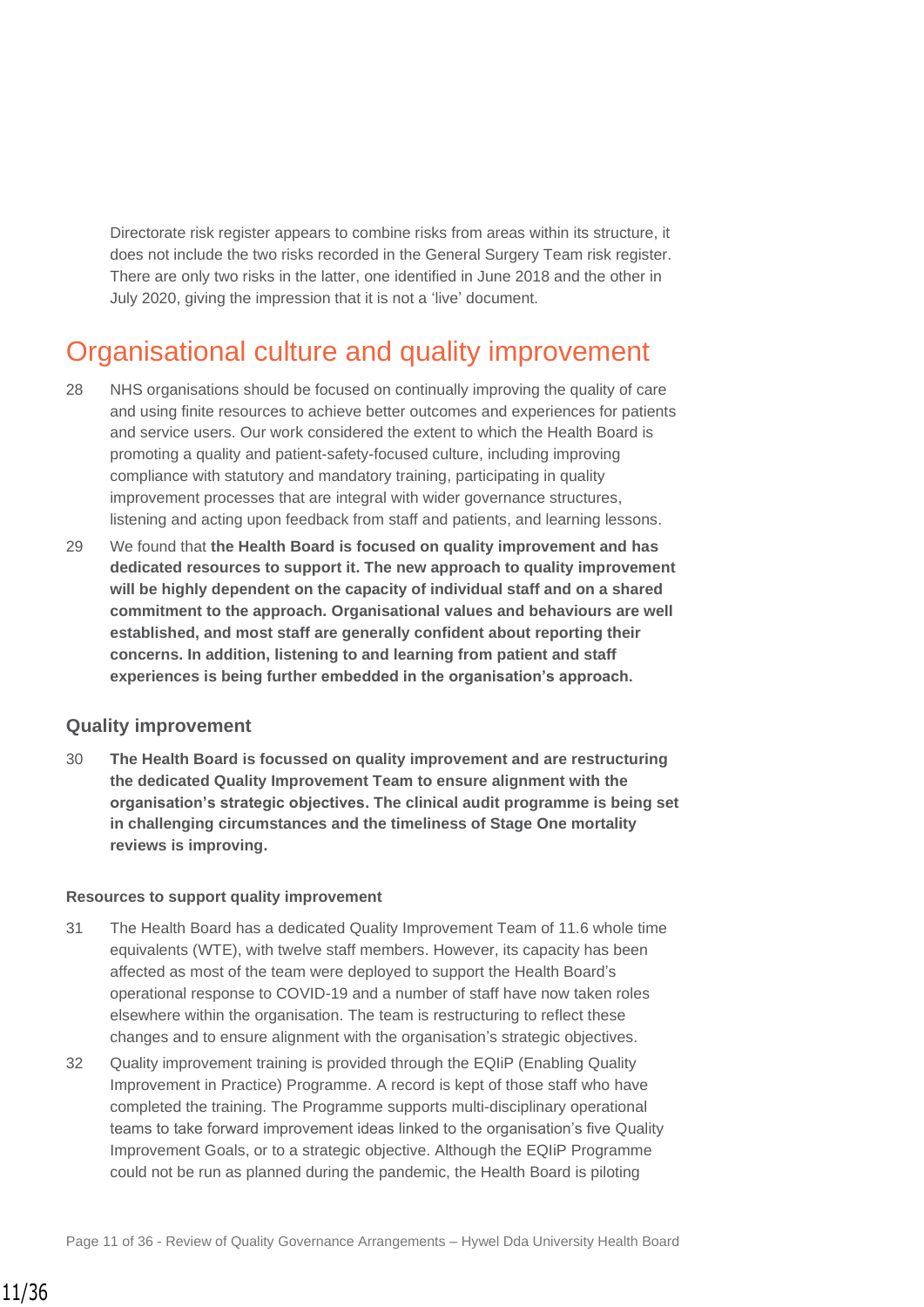virtual training which should allow it to resume. The Programme was evaluated by Swansea University during 2020. They recognised that staff had engaged a number of successful initiatives although conflicting commitments had affected the extent to which they could engage in the work. The evaluation found that there were difficulties in ensuring the participation of medical and other staff groups, which was necessary to ensure a team-based approach to the work. Despite the limiting impact of the pandemic on this approach to organisational change, the Health Board should maintain and actively support its future development.

- 33 A range of clinical leadership and mentorship programmes provide staff with the skills they will need to be effective leaders. The Employee Staff Record system contains records of those Health Board staff who participate at bronze level in Improving Quality Together, with the exception of medical staff, although the Health Board was not able to say what proportion of the staff had completed that training.
- 34 The Health Board has established a Value Based Healthcare (VBH) Programme with a designated Assistant Medical Director lead. The Programme will underpin long-term strategy by focussing on the organisation of services around outcomes that matter to people.

#### **Clinical Audit**

- 35 Clinical audit is an important way of providing assurance about the quality and safety of services. As with other health boards, there has been a significant reduction in the demand and available resource for clinical audit activity during the pandemic. Nevertheless, the Clinical Audit Team has continued to maintain a number of projects, including thirteen national audits. There were 40 local clinical audits and 34 national clinical audits over the two-year period between 2019-21.
- 36 The capacity of the Clinical Audit Team (9.8 WTE) has been affected by vacancies and the deployment of staff to critical roles as part of the COVID-19 response. However, following a recruitment process, the team is almost at its full complement of staff. A new Clinical Director for Clinical Audit was appointed in February 2021 to work with the Clinical Audit Manager to help strengthen the clinical audit programme.
- 37 The Clinical Audit Team are to be commended for developing the forward programme in liaison with clinical teams across the Health Board, the Audit and Risk Assurance Committee (ARAC), the Clinical Audit Scrutiny Panel (CASP), Effective Clinical Practice Advisory Panel (ECPAP) and operational quality and safety groups. The CASP is engaging with clinical services to review improvement plans for those audits which have been a cause for concern. The 2021-22 clinical audit programme was due to be reported to the ARAC meeting on 24 August 2021, but the work to finalise the programme had not been completed by that time.
- 38 The Clinical Audit Team has resumed its programme of Whole Hospital Audit Meetings (WHAMs) in line with pre-COVID plans. The meetings enable clinicians to discuss a range of clinical audit areas and share learning, and are well-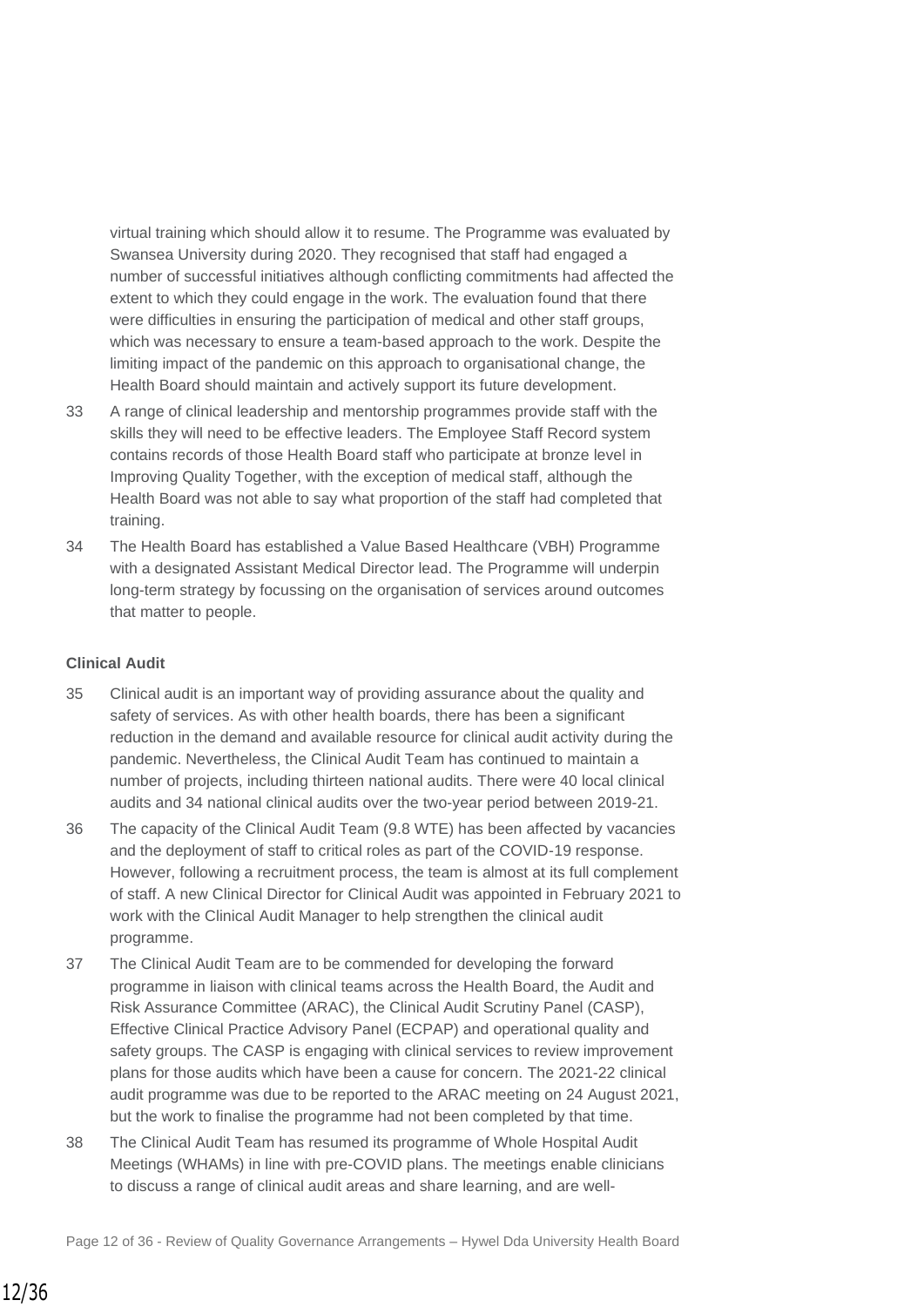supported. Two events have been held this year (March 2021 and June 2021) with four more agreed. The agenda for the WHAM at BGH in June 2021 for example covered the following topics:

- appropriateness and accuracy of information provided on ultrasound requests for deep vein thrombosis;
- Sentinel Stroke National Audit Programme Organisational Audit; and
- appropriate documentation of Gentamicin administration and monitoring according to Health Board guidelines at BGH.
- 39 The General Surgery Team, one of the tracer services in our review, has demonstrated a strong commitment to broad engagement and sharing of learning. The Team holds departmental meetings through the year to discuss key data.

#### **Mortality and morbidity reviews**

- 40 Mortality and morbidity review meetings provide a systematic approach for the peer review of adverse events, complications, or mortality to reflect, learn and improve patient care. In August 2018, the Health Board instigated a new process for Stage One<sup>2</sup> reviews in line with other health boards in Wales, and this has improved the timeliness of these reviews. A formal written process for the Stage Two mortality reviews was approved by the Mortality Review Group and the QSEC and has been adopted by all sites.
- 41 The Mortality Review Group provides a quarterly report to ECPAP, of which it is a sub-group. It focuses on the actions to improve Universal Mortality Review figures and supports the sharing of learning. Directorate and hospital management teams reported significant improvements in the processes underpinning mortality and morbidity reviews.
- 42 The Health Board has carried out periodic mortality reviews of the impact on patients waiting for a procedure during the COVID-19 pandemic. The Medical Director presented preliminary findings and learning from the mortality reviews of the impact of patients waiting for a procedure during the COVID-19 pandemic at the Quality, Safety, Experience and Assurance Committee (QSEAC) meeting in October 2020. The analysis showed that while the mortality rate in March 2020 was significantly higher than the previous period, it remained significantly lower than the all-Wales average over the period to July 2020. At the time of our fieldwork the Health Board was appointing a lead for the mortality reviews associated with COVID-19, including nosocomial reviews. Most of the work

<sup>2</sup> All deaths in all acute hospitals in Wales are reviewed and health boards are increasingly extending this to include deaths in community hospitals. Case note mortality reviews are a two-stage process. The first is a universal mortality review, which is an initial screening of all deaths. Where concerns are identified that person's case is subject to a more in-depth Stage Two review. This involves a root cause analysis, which can where necessary, coordinate with the Putting Things Right process.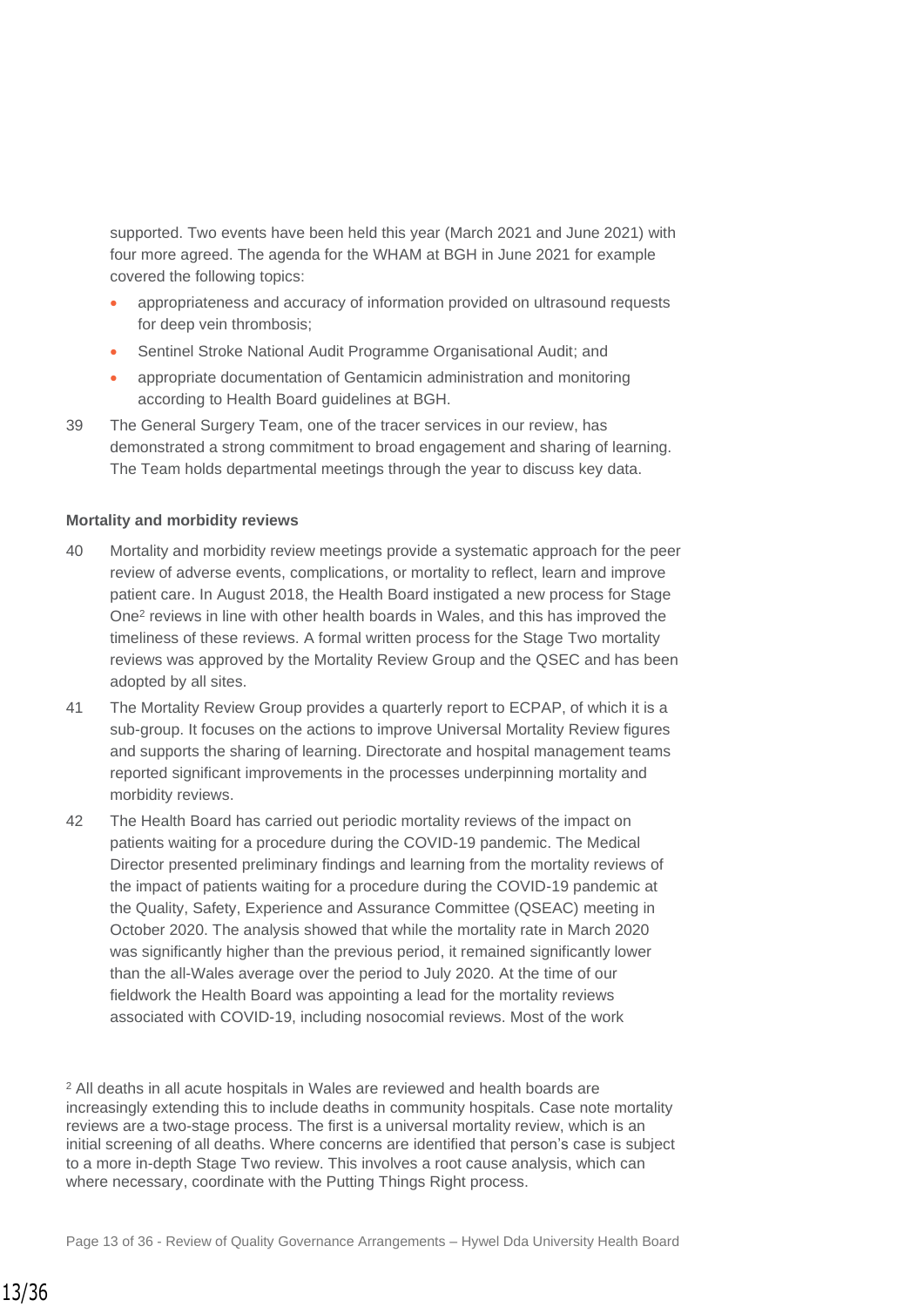associated with the nosocomial reviews are being carried out by the Quality Assurance Team.

#### **Values and behaviour**

- 43 **The Health Board has a well-established values and behaviours framework which provides a basis for the introduction of the new quality improvement approach, and staff feel supported to report concerns.**
- 44 In 2015-16, the Health Board consulted with over 2000 staff and developed a framework of nine overarching staff behaviour values and three organisational values:
	- putting people at the heart of everything we do;
	- striving to deliver and develop excellent services; and
	- working together to be the best we can be.
- 45 They were used as the focus for the Quality Improvement Strategic Framework 2018-21 and are central to the Health Board's strategy and priorities for the next three years. They will also underpin the new Quality Management System which will depend on a culture of openness, transparency and learning when things go wrong.
- 46 Our survey<sup>3</sup> of operational staff working across the general surgery team (see results in Appendix 2) found that staff generally feel confident about reporting their concerns. Of the respondents to the survey, 21 out of 37 agreed or strongly agreed that the organisation encourages staff to report errors, near misses or incidents. Over half of the respondents (24 out of 38) agreed or strongly agreed that staff involved in an error, near miss or incident are treated fairly. A majority (27 out of 38 respondents) agreed or strongly agreed that the organisation acts to ensure that reported errors, near misses or incidents do not happen again.
- 47 Our [Structured Assessment Report 2019](https://www.audit.wales/sites/default/files/pdf_27_11.pdf) showed that overall compliance with statutory and mandatory training is the second highest in Wales (based on figures for July 2019). The staff appraisal rate was the highest in Wales at 97%. However, workload pressures arising from medical staff vacancies resulted in statutory and mandatory training compliance for medical staff falling below the Wales average at just 34%. The Health Board is trying new ways to improve compliance, and it is positive that the Estates Directorate has successfully used virtual approaches to make it easier for staff to attend training. The Health Board should consider further use of this approach.

<sup>3</sup> We invited operational staff working across the general surgery team to take part in our online attitude survey about quality and patient safety arrangements. The Health Board publicised the survey on our behalf. While the findings are unlikely to be representative of the views of all staff across the general surgery team, we have used them to illustrate particular issues.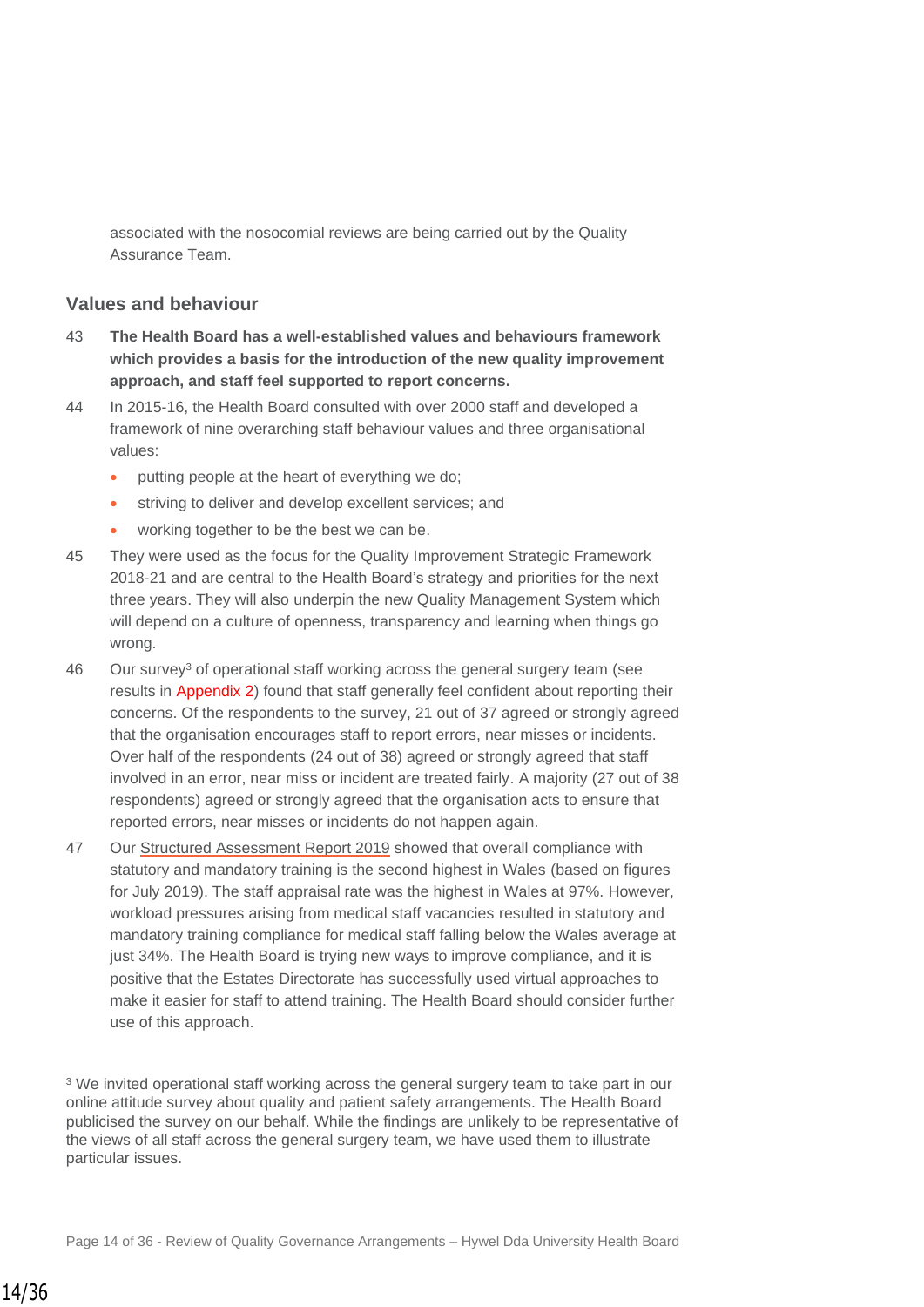#### **Listening and learning from feedback**

48 **The Health Board is continuing to develop a range of opportunities to listen to and learn from patient and staff experiences. The Listening and Learning Sub-Committee is further strengthening its approach to help ensure robust action in response to cases where there is key learning so that areas of concern are highlighted and communicated.**

#### **Patient Experience**

- 49 The Health Board set an improvement target of 75% this year for compliance with the requirement to resolve complaints within 30 days. The Board receives regular performance reports which include details about the management of complaints. Performance has varied significantly over successive periods and the impact of COVID-19 on performance is included in the reports. In May 2021 the compliance rate was 70% within 30 days and the Health Board was in 8th position out of 10 NHS Wales bodies.
- 50 The Health Board published an Improving Patient Experience Charter in April 2020, setting out what patients can expect when they use services and receive care. It was developed with help from patients, local communities, and staff. It sets out five 'always experiences', one of which states that the Health Board will always 'support and encourage you to share your experiences of health care, both good and bad, to help us improve the way we do things'. The Patient Experience Plan 2020-23 lists the key priorities in delivering the Charter, although it does not provide contextual details such as how and why it was developed or how progress is to be monitored and reported.
- 51 The Listening and Learning Sub-Committee (LLSC) of the QSEC looks at cases where significant learning has occurred and examines proposed actions to reach a conclusion about whether they are sufficiently robust to address risks. In this respect it can provide an informed perspective to QSEC about any assurances provided. It also helps to ensure that best practice is shared and that concerns are communicated to committees and working groups. It has received the results of work to review and rationalise existing patient surveys and has offered to assist services in undertaking surveys which will enable them to improve patient experience.
- 52 The current LLSC Chair is an Independent Member who has taken the role for a twelve-month period in order to further strengthen the way the sub-committee examines risk, proposed actions, and the learning that arises. At the end of that period there will be a review of the sub-committee and consideration will be given as to the merit of appointing a clinical chair. The Independent Member also serves as the Putting Things Right Champion. The LLSC will submit an annual report on its work to the QSEC in 2022.
- 53 The Board receives Improving Patient Experience reports from the Director of Nursing, Quality and Patient Experience at each meeting, as well as an annual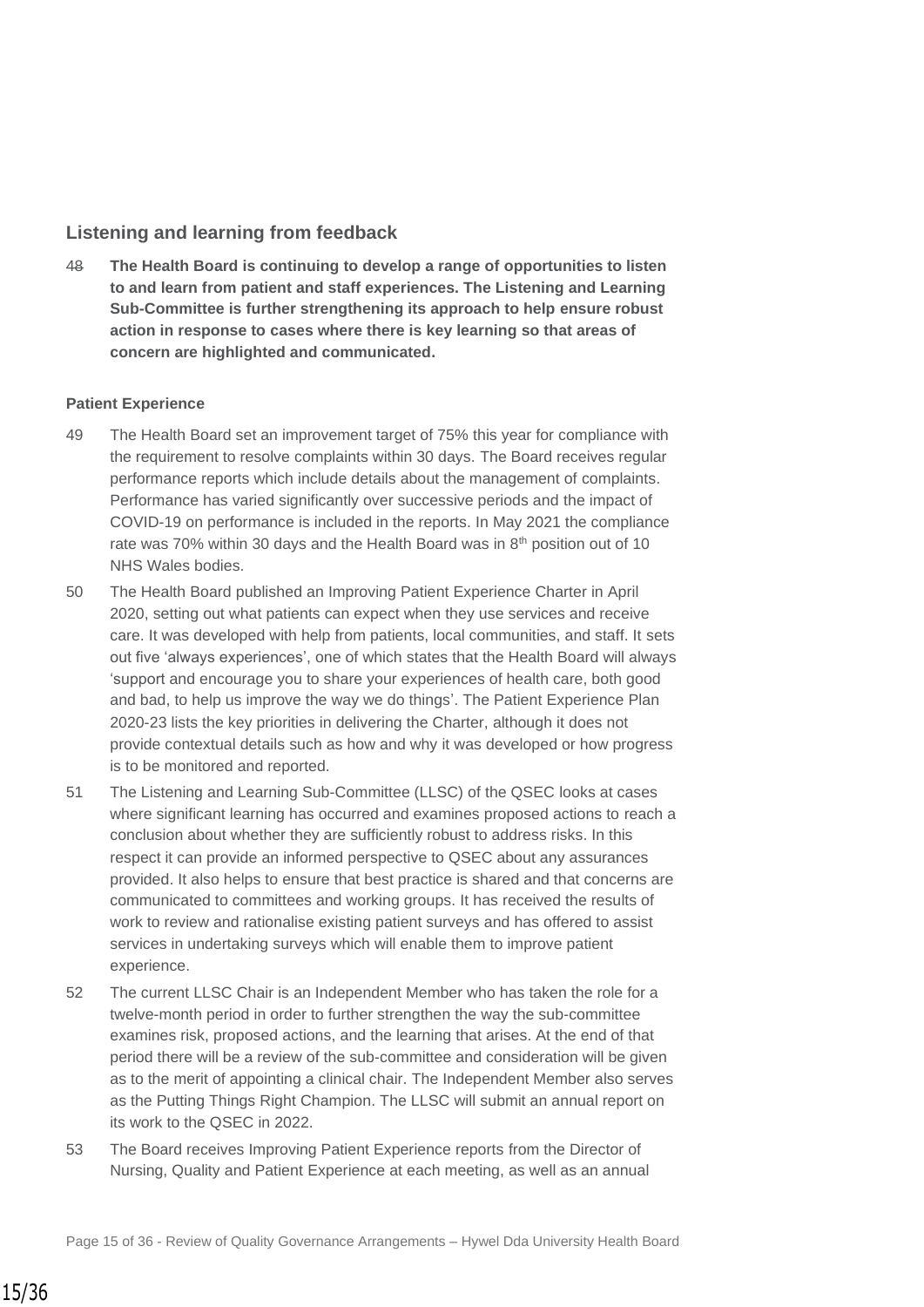report. Current reports address a comprehensive range of issues using a number of different information sources although the format lacks a clear summary of key findings and actions. The Patient Experience Team (PET) is enthusiastic about the potential for thematic reporting that will be provided by the forthcoming implementation of patient experience software.

- 54 The Health Board receives patient and service user feedback from a number of resources, including the Friends and Family Test (FFT); compliments, concerns and complaints; Patient Advice and Liaison Service (PALS) feedback; local surveys, the all-Wales NHS survey and via social media. The FFT provides an opportunity for people to give feedback on their experience of services by asking the question 'how likely are you to recommend our service to friends and family if they need similar care or treatment?'. The Health Board aimed to rollout the approach to most services and departments by the end of 2019-20.
- 55 Figures reported for the period 1st May to 30th June 2021 showed a significant increase in the number of complaints received (697 contacts, up from 481 in the previous period). The categories showing the largest increase were:
	- clinical assessment and treatment concerns (up 62%); and
	- communication, attitude and behaviour related concerns (up 45%).
- 56 The information is being used to identify themes and trends, which can in turn be used to guide the action taken. For example, in response to the issues around staff attitude and behaviour, the Workforce and Organisational Development Team are developing a customer care training programme to be launched in September 2021. Its content and delivery will be influenced heavily by the patient experience feedback received in this area. The Health Board has obtained feedback from a range of service users using various approaches. For example:
	- the Scheduled Care Directorate uses the Patient Satisfaction Audit which informs the Health & Care Standards annual reporting process;
	- Patient Reported Outcome Measures (PROMS) and Patient Reported Experience Measures (PREMS) in line with the national programme;
	- through the introduction of the 'Patient Knows Best' scheme which empowers patients to make decisions and gain information about their care plan;
	- providing user satisfaction questionnaires with prepaid envelopes on discharge; and
	- through feedback gathered by the PALS.

#### **Listening to staff**

57 The Health Board is committed to listening to staff so that it can learn from their experiences and concerns. The Chair and the Executive Team are committed to ensuring that there is a culture in which learning can flourish and where staff feel comfortable to raise concerns. As part of this commitment, the Health Board introduced the Speak Up Safely scheme, in support of the all-Wales Raising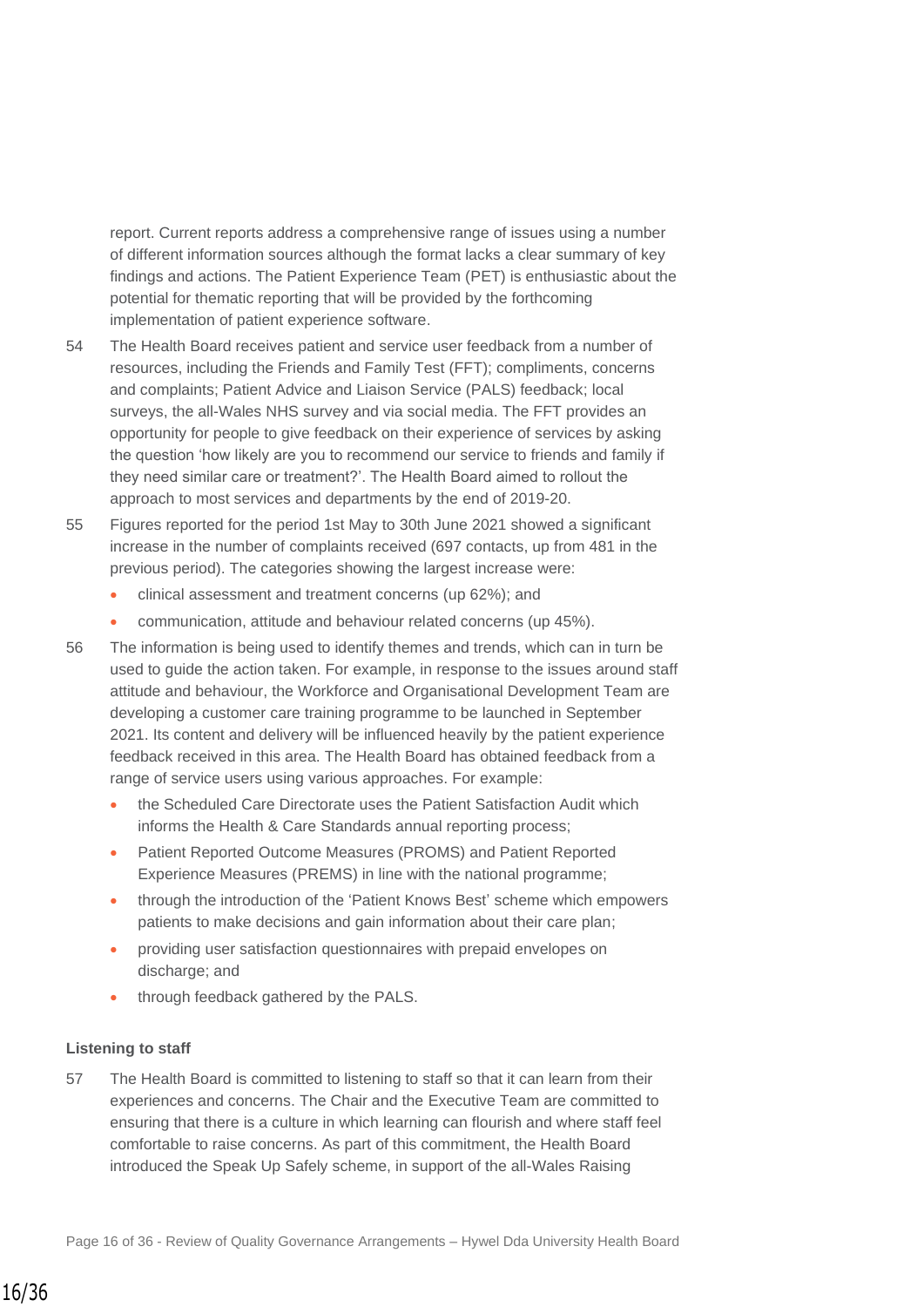Concerns Procedure. Its aim is to support staff to speak up about their concerns and issues with the way things are done.

- 58 The NHS all-Wales staff survey and the Health Board's own staff survey provide a perspective which is used to help address issues and strengthen the quality of services. The Health Board recently completed its second Discover Report<sup>4</sup> which focussed on listening to staff experiences during the pandemic and reporting them mainly through videoclips and podcasts from staff. It has also established a Rest and Recovery Group to hear from staff about their experiences and need. This work will combine to help inform the way in which it continues to support staff. Some of the feedback was shared at the Annual General Meeting of the Board in July 2021. One of the key responsibilities of the People, Organisational Development and Culture Committee is to use these findings to understand more about staff experience so that approaches to rest, recovery and recuperation can be shaped over the next two years.
- 59 During the early stages of the COVID-19 pandemic, the Health Board established a forum for the Black, Asian and Minority Ethnic community which has enabled it to engage very effectively with both staff and patients. The forum is to become part of a Diversity and Inclusion Advisory Group (DIAG) which will include staff who can provide a perspective across the legal protected characteristics. The group has direct access to the Board and provides an important opportunity for communication, to listen to staff concerns and to provide reassurance.
- 60 The Health Board has also introduced a reverse mentoring programme. All Board members have been assigned a staff mentor to help them develop an understanding of the experiences of staff across the organisation. A mid-term session is planned for October so that Board members can share what they have learned so far.

#### **Patient stories**

61 The Patient Experience Team has continued to capture patient and staff stories during the fast-moving COVID-19 pandemic as a vital perspective on services and how they can be improved. The LLSC uses patient stories to share experiences and illustrate its findings in order to drive service improvements. Patient stories are also routinely embedded into the Board agendas.

4 In July 2020, the Health Board's Transformation Steering Group produced its first Strategic Discover Report to identify initial learning from the pandemic response which can be applied to accelerate delivery of the Health and Care Strategy.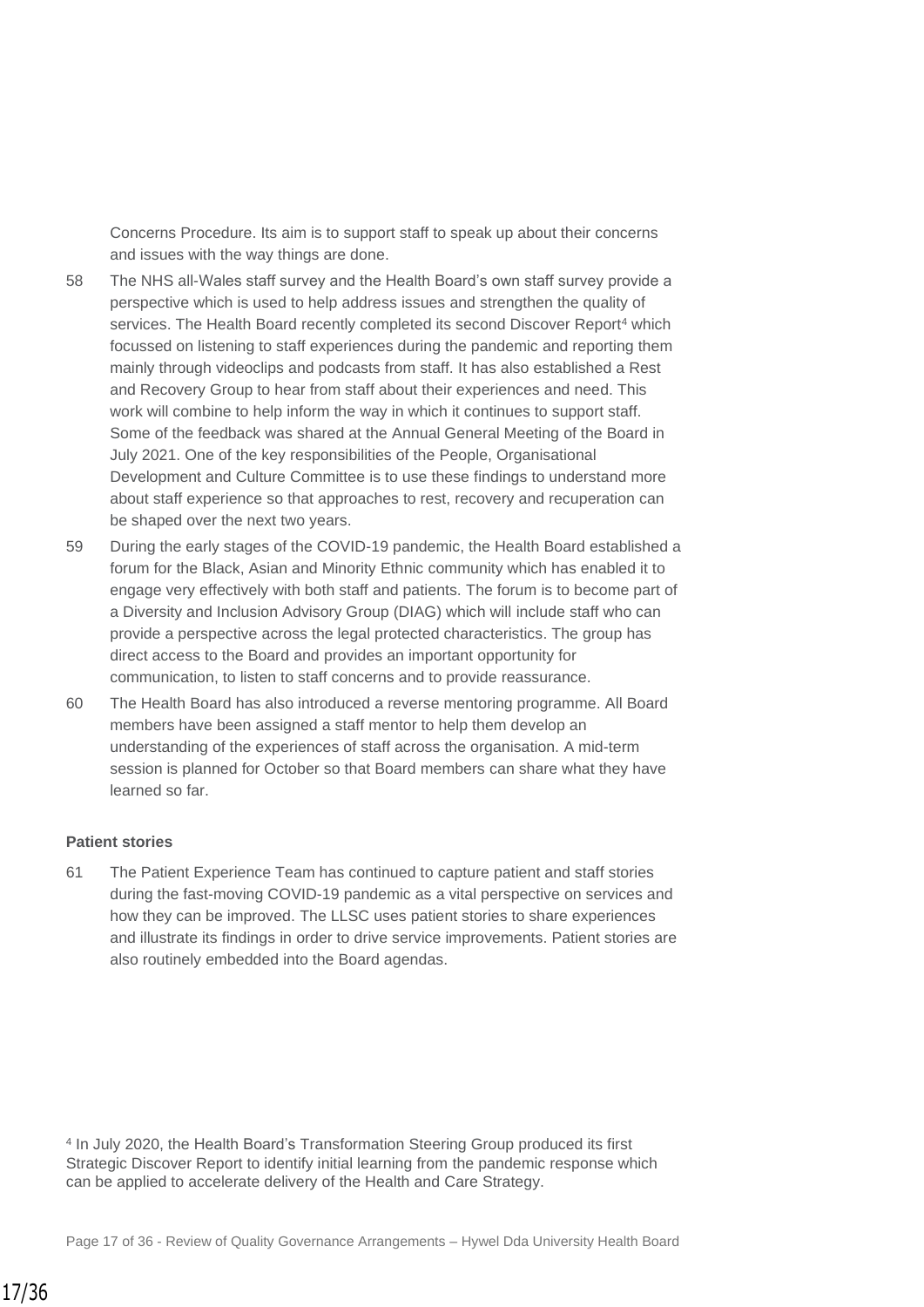#### **Patient safety WalkRounds**

62 As with other health bodies, the formal programme of executive and independent member visits had to be stopped due to the COVID-19 pandemic. The WalkRounds are valuable in that they provide an important opportunity for independent members and the executive team to hear the views and concerns of staff and patients in an informal way. The WalkRounds are usually programmed through the year to provide sufficient coverage and opportunities. Plans are being developed to reinstate these in the coming months. Board members have, however, maintained a visible presence during the pandemic by basing themselves in various hospital settings and through visits to particular areas. For example, the Chair of the Health Board made a number of visits across sites during the pandemic to discuss the availability of support for staff well-being during this period.

### Governance structures and processes

- 63 Our work considered the extent to which organisational structures and processes at and below board level support the delivery of high-quality, safe, and effective services.
- 64 We found that **the corporate leadership and structures have been strengthened and the Nursing, Quality and Patient Experience Directorate has deployed its resources very effectively throughout the pandemic. However, operational leadership, resources and arrangements for quality and safety management need further attention.**

#### **Organisational design to support effective governance**

65 **Corporate responsibility for quality and patient safety is clearly established across the Executive Leadership Team and governance structures have been strengthened with an increased focus on clinical effectiveness. However, clinical operational arrangements and resources are inconsistent and in need of further development.**

#### **Corporate responsibility and leadership**

- 66 There is clear collective responsibility for quality and patient safety across the Executive Leadership Team. The alignment of strategic objectives, planning objectives and quality goals to individual executive portfolios has provided greater definition of individual responsibilities.
- 67 The Nursing, Quality and Patient Experience Directorate provides strong corporate leadership and support for quality improvement and patient safety, including responsibility for concerns, incidents, and complaints resolution, and also in relation to patient experience. The Director of Therapies and Health Sciences is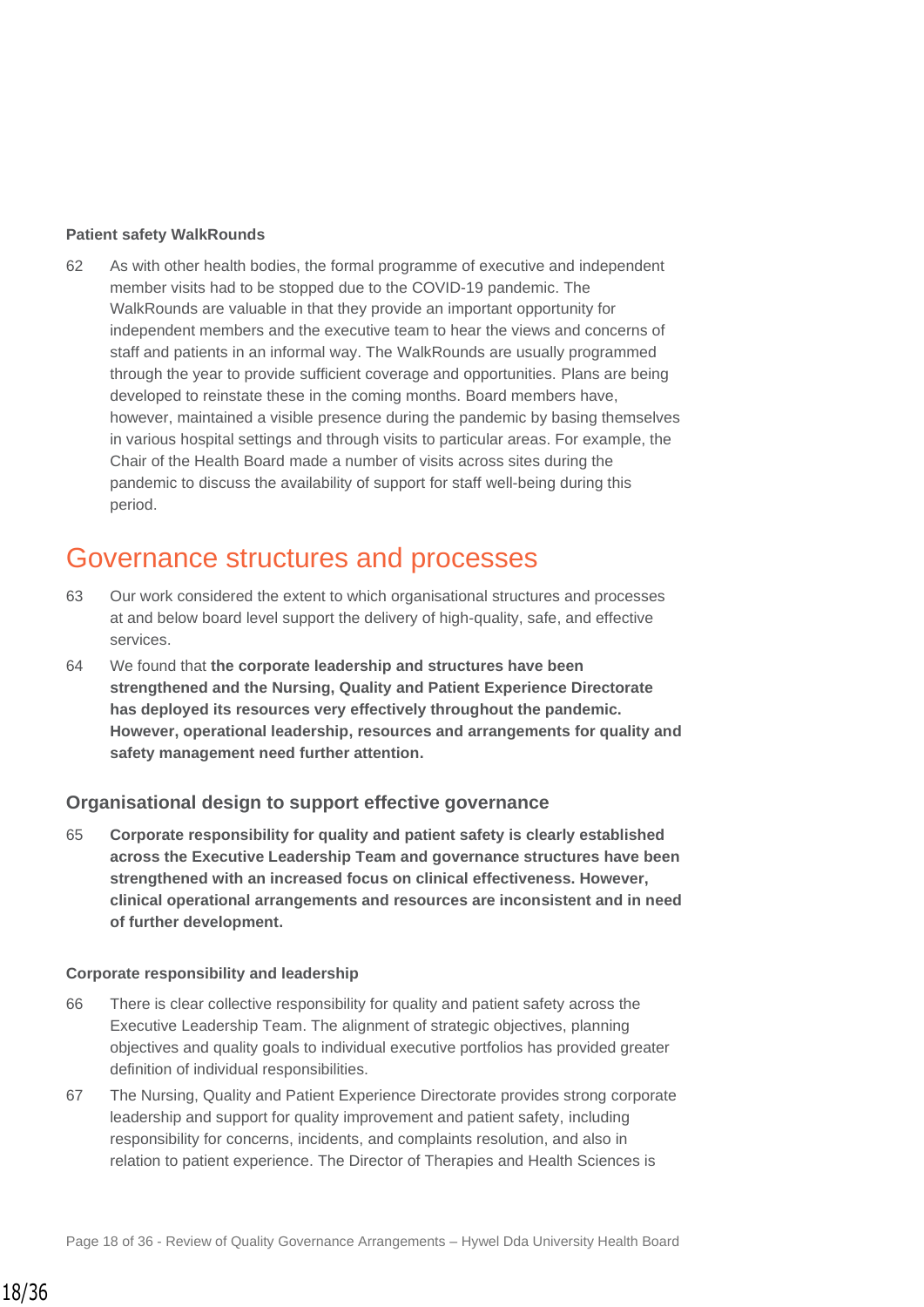engaged in a range of groups associated with quality improvement and safety, including as the Chair of the Operational Quality Safety and Assurance Committee.

68 Our local review of [operational quality and safety arrangements](https://www.audit.wales/publication/hywel-dda-university-health-board-review-operational-quality-and-safety-arrangements) at the Health Board undertaken in 2019.found that work was continuing to develop the Medical Directorate structure to provide the Health Board with stronger medical leadership across operational and professional domains. Since that time, the Medical Director has been successful in strengthening medical leadership and in developing a medical culture which is increasingly focussed on improving quality and patient safety. A team of deputy and assistant medical directors is providing medical engagement in a range of areas. There are three deputy medical directors covering operational services, and three assistant medical directors to support quality and safety, one each for transformation and value-based healthcare, quality and safety, and professional standards. These are also supported by nominated clinical leads, for example, clinical audit as referred to earlier in this report.

#### **Corporate groups for quality governance and planning**

- 69 The new Internal Quality Surveillance Panel (QSP) met for the first time in September 2020. It complements external and internal review processes and proactively identifies hot-spot areas across the organisation. The Panel membership includes senior medical staff, Deanery representatives, staff from the Quality Improvement Team, Health and Safety, and members of the Executive Team. The QSP scrutinises hard and soft intelligence from across the organisation with the intention of using it to identify areas that need improvement and support, and also to note areas of good practice.
- 70 The Quality Panel is led by clinical executives and focuses on addressing clinical risk. Where there is insufficient progress in addressing risks the relevant service leads attend a Quality Panel led by the Director of Nursing, Quality and Patient Experience to bring further attention to what needs to be done to mitigate the risk.
- 71 The Quality Improvement (QI) Leads Forum was established in late 2020 following the appointment of the Clinical Quality Improvement (CQI) Leads across operational services earlier in the year. The Forum is chaired by the Assistant Medical Director for Quality and Safety and the Assistant Director of Nursing for Quality Improvement, with the aim to establish a work programme to plan and prioritise QI activities.
- 72 The Effective Clinical Practice Sub-Committee was a sub-committee of the QSEAC but was stood down in 2020. It has been formally re-established as the Effective Clinical Practice Advisory Panel (ECPAP) and was constituted in January 2021. The purpose of the panel is to provide the Medical Director with assurance in relation to clinical effectiveness. It covers a number of associated areas such as the provision of guidance, application of NICE guidance, and the development of clinical policies., The Panel is developing a Clinical Effectiveness Strategic Framework which will be linked to the Health Board's strategy. It will be aimed at supporting staff to examine and improve the quality of care, by identifying and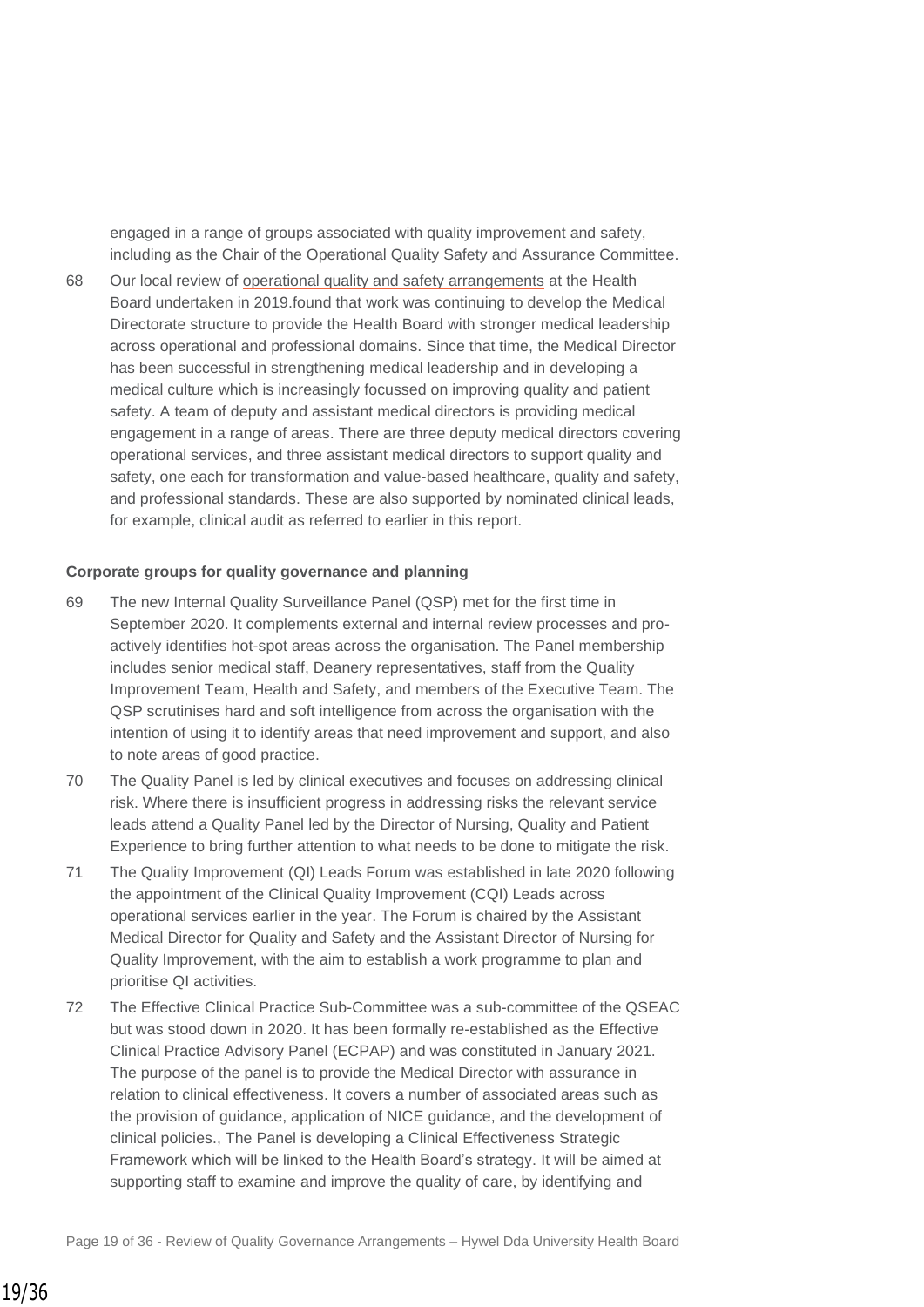sharing themes, and using the quality and safety structures to disseminate the learning.

#### **Health Board Quality Safety and Experience Committee**

- 73 In April 2020, the Board agreed temporary variations in its governance arrangements in order to support agile decision-making and to reduce unnecessary bureaucracy governance during the pandemic. The revisions included changes to committee arrangements, which increased the frequency of the Quality, Safety and Experience Assurance Committee (QSEAC) to monthly to enable an alternate focus on COVID-19 and non-COVID-19 related care. The committee has since resumed bi-monthly meetings with the chair retaining an informal catch up with the relevant lead executive between meetings.
- 74 Learning from the governance arrangements during the pandemic and a need to realign committees more closely to the Health Board's strategic and planning objectives led to a number of changes to the Health Board's governance structure. These were agreed by the Board in July 2021. The title of the QSEAC has been changed to the Quality, Safety and Experience Committee (QSEC) in 2021, to more accurately reflect its role to receive assurance as a committee of the Board.

#### **Operational Quality, Safety and Experience Sub-Committee**

75 Several operational quality, safety and experience sub-committees were merged into a single sub-committee two years ago. The Mental Health and Learning Disabilities sub-committee joined the arrangement more recently while keeping its own directorate meetings. The OQSEAC is a sub-committee of the QSEC and takes an exception reporting approach to risks, with cross-cutting conversations about the implications of the risks, and the use of deep dives for particular risk areas. However, the sub-committee struggles with the attendance of its medical staff members and there is a tendency for members to present issues without making suggestions as to how they might be resolved.

#### **County-based quality and safety groups**

76 The Director of Nursing, Quality and Patient Experience planned to establish county-based quality and safety groups during 2020 but this had to be postponed because of the pandemic. Work had resumed on the process to put these arrangements in place at the time of writing. The county groups are intended to provide staff with an additional learning opportunity by bringing together local quality and patient safety groups at a directorate level. The Health Board will need to ensure that the distinct roles of the different types of quality and safety groups are clear and maintained over time.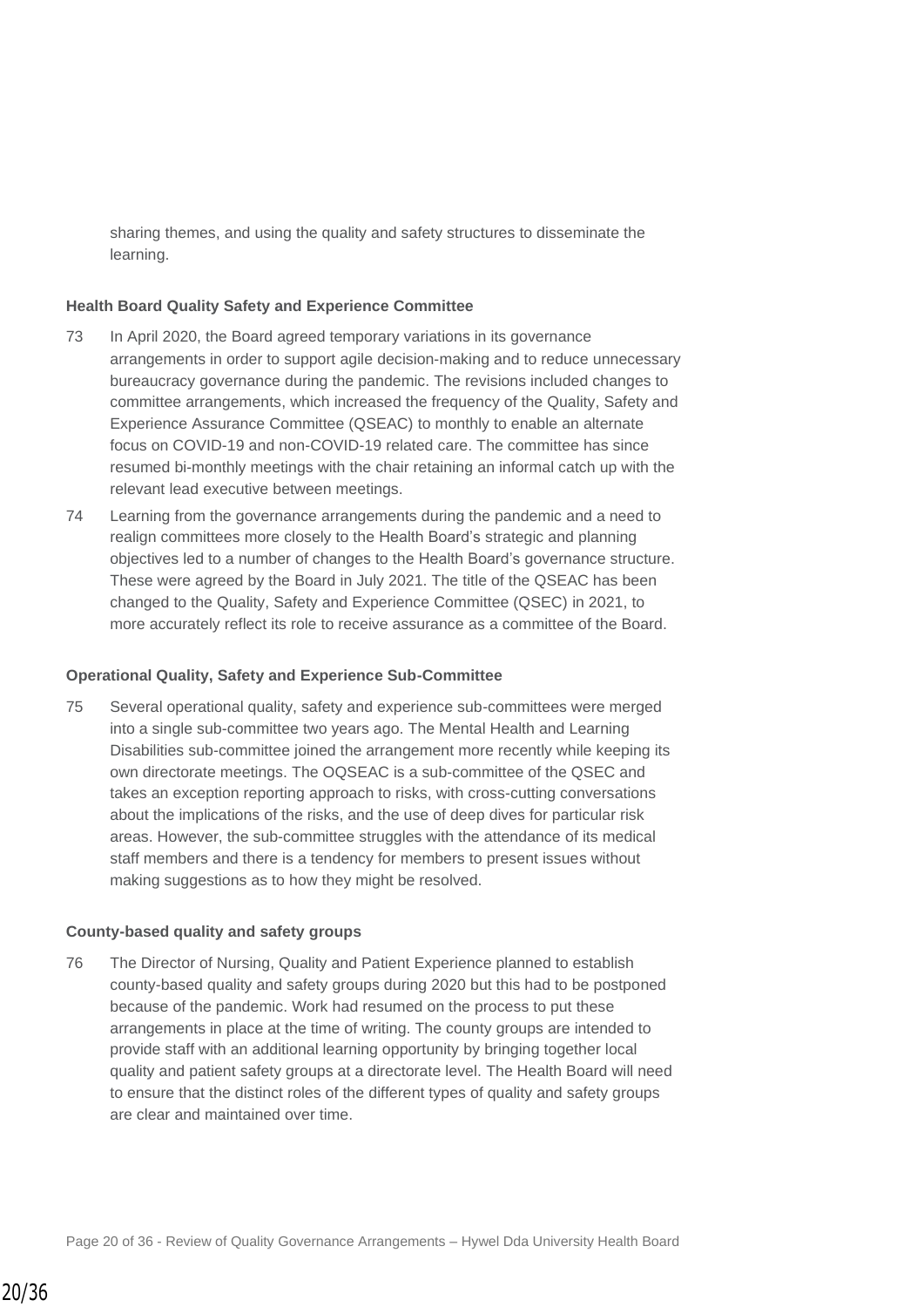#### **Directorate, Speciality and Department quality and patient safety groups**

- 77 Directorate groups operate across the Health Board structure to underpin the work of corporate committees. Directorate arrangements remain variable and need further attention. The Scheduled Care Directorate (SCD) Quality, Safety and Experience Group is guided by a comprehensive terms-of-reference (adopted February 2017) and a standard agenda. The Group provides a report to each meeting of the OQSESC.
- 78 Our previous report on [operational quality and safety arrangements](https://www.audit.wales/publication/hywel-dda-university-health-board-review-operational-quality-and-safety-arrangements) highlighted the need for greater consistency of approach at an operational level. The report found that the dedicated quality and safety meetings in six of the directorates covered a good range of areas, although those directorates which combined the quality and safety agenda into their general meetings were less comprehensive in their coverage. Across all directorates, the range of discussion was not consistent or standardised. An Internal Audit Quality and Safety Governance Report also flagged this issue.
- 79 The General Surgery Team Group, which is part of the SCD, does not have a terms-of-reference. We had difficulty in obtaining documents for this group. We subsequently received 'actions and minutes' documents for the General Surgery Team Mortality and Morbidity Group. The notes suggest that these meetings cover a wider agenda than just mortality and morbidity. However, the notes lack detail or narrative and do not give confidence that a systematic approach is taken. We were unable to observe a meeting of the group during our fieldwork due to the infrequent and sporadic nature of the meetings.
- 80 The Health Board recently published a standardised agenda template and a standardised terms-of-reference for adoption by the local groups of the OQSESC although they have not been adopted across the organisation yet. This template includes a clear focus on clinical effectiveness, including clinical audit, clinical practice, clinical guidance including NICE guidance, and corporate policies relating to clinical effectiveness. However, they are based on an exception reporting approach, which necessitates that underpinning arrangements are shown to be consistent, robust and mature. We are not confident that this can always be demonstrated.
- 81 Some operational teams manage key aspects of quality and safety as part of monthly operational team meetings but without designating particular leads. There is good corporate support for operational teams on many issues although staff commented on that they would like more support in relation to data analytics.

#### **Resources and expertise to support quality governance**

82 **The Nursing, Quality and Patient Experience Directorate has deployed its resources effectively during the pandemic and developed innovative approaches to growing its workforce and capacity. It continues to review its**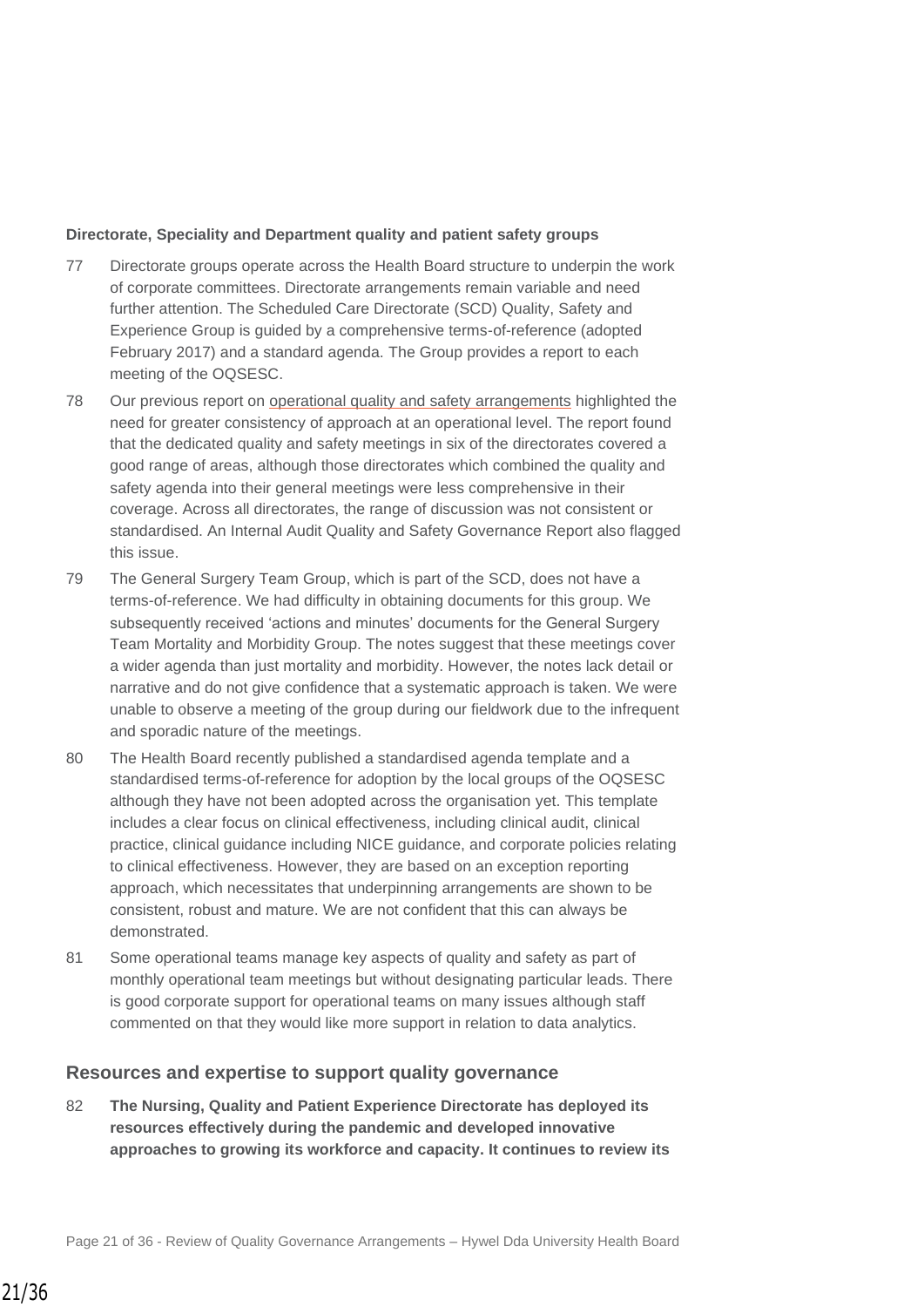#### **arrangements with a focus on working together in support of quality governance.**

- 83 The Nursing, Quality and Patient Experience Directorate is the focus of corporate resources for quality governance and improvement. The Director of Nursing, Quality and Patient Experience has developed these corporate resources over time and continues to review how they are deployed to ensure that they can respond to the evolving needs of the organisation and service users.
- 84 There is a good level of staff resources across Complaints Management, Incident Management, the Patient Advice and Liaison Service (PALS) and the Patient Support Contact Centre (PSCC), comprising 21.2 WTE in total. This total includes the additional resources allocated to the PALS and the PSCC to increase capacity to manage early resolution concerns and for patient enquiries.
- 85 The Health Board has a Quality Assurance and Safety (QAS) Team which is compromised of the Patient Safety and Assurance Team and the Quality Assurance Information System Team. The QAS Team works with directorates through a business partner model, linking with each directorate having a named senior patient safety and assurance officer. The Senior Patient Safety and Assurance Officer meets regularly with the directorate's heads of nursing (and other members of the Triumvirate if requested) to support with the quality and patient safety agenda. The Senior Patient Safety and Assurance Officer (or the QAS Team member during periods of leave) is also present at directorate quality and safety meeting. These officers can escalate matters of potential concern directly to clinical executives and also routinely provide them with information relating to quality assurance and safety. They also coordinate the provision of the regular assurance report to QSEC.
- 86 The QAS Team are responsible for several quality assurance activities including WalkRounds, Health Checks, Observations of Patient Care, and Quality Panels with the clinical executives. They manage the Concerns Management System (DATIX) and the management of serious incidents and nationally reportable incidents. The QAS Team are responsible for the design and the implementation of the policies, systems, and tools to enable staff to identify, assess and manage risk.
- 87 The dedicated Patient Experience Team (4.2 WTE, 5 staff) has experienced some changes in recent years. Four patient experience apprentices (in addition to the existing five staff) were added in 2019 with further apprentices due to start work in September 2021. This role is part of the Health Board's wider and highly successful apprentice scheme. There were over 600 applicants during the most recent round of recruitment and 56 apprentices were due to start work at the Health Board in September 2021.
- 88 The apprentices contribute across the work of the Patient Experience Team (PET) including:
	- collection and analysis of data, including for patient surveys:
	- preparing reports and communications using software and social media;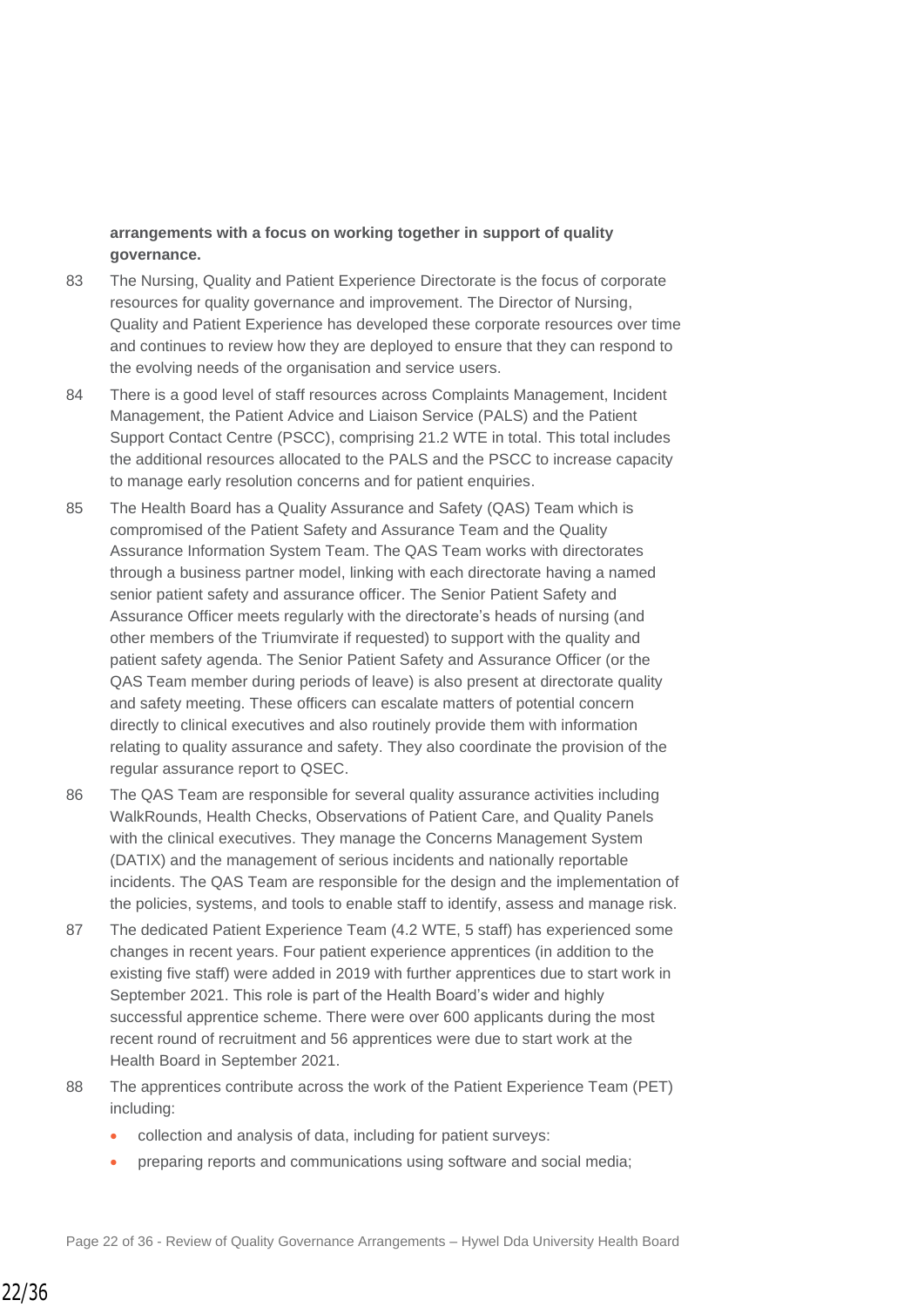- supporting initiatives undertaken by the PET;
- collation of patient stories for video and provision of digital transcripts for the Board;
- responding to enquiries and liaising across the Health Board and beyond; and
- assisting in the organisation of patient experience team events.
- 89 The Team introduced a number of Family Liaison Officer posts (in addition to the five staff referred in the previous paragraph) on a temporary basis across the Health Board during the COVID-19 pandemic, which were well-received by patients, their families, and staff. These temporary posts have been extended and were being evaluated at the time of our fieldwork as part of the current review of the 'team around the patient'. If the Board gives its approval, the plan is that a family liaison and patient experience function will become operational from April 2022.
- 90 Away from the corporate teams, we found that the arrangements and dedicated resources for quality and patient safety vary at different levels within the organisation. The two tracer areas in our review illustrate this. In the Scheduled Care Directorate, the Head of Nursing is the designated lead for nursing, quality and experience with dedicated time to fulfil this leadership role. The Directorate also has leads for different areas of governance with dedicated time for that work. The General Surgery Team, which is part of the Scheduled Care Directorate, does not have a designated lead role for quality and patient safety.
- 91 Operational teams do not necessarily know which of their staff have received training on complaints, incidents and root cause analysis. At the time of our review some staff have not received training in relation to use of DATIX. However, the new DATIX system has been launched<sup>5</sup> and a significant programme of training is being undertaken. DATIX entries are reviewed and signed off by a local clinical lead although our survey findings indicated that staff are not always confident that the issues are investigated in line with organisational requirements.

### Arrangements for monitoring and reporting

- 92 Our work considered whether arrangements for performance monitoring and reporting at both an operational and strategic level provide an adequate focus on quality and patient safety.
- 93 We found that **the Health Board is making good progress embedding the four quadrants of harm and has set out key metrics. However, reporting of risk issues up through sub-committees and committees to the Board sometimes leads to dilution of the point being communicated, and access to quality information within directorates is limited.**

<sup>5</sup> The Health Board were the first to go live with the new Once for Wales Concerns system.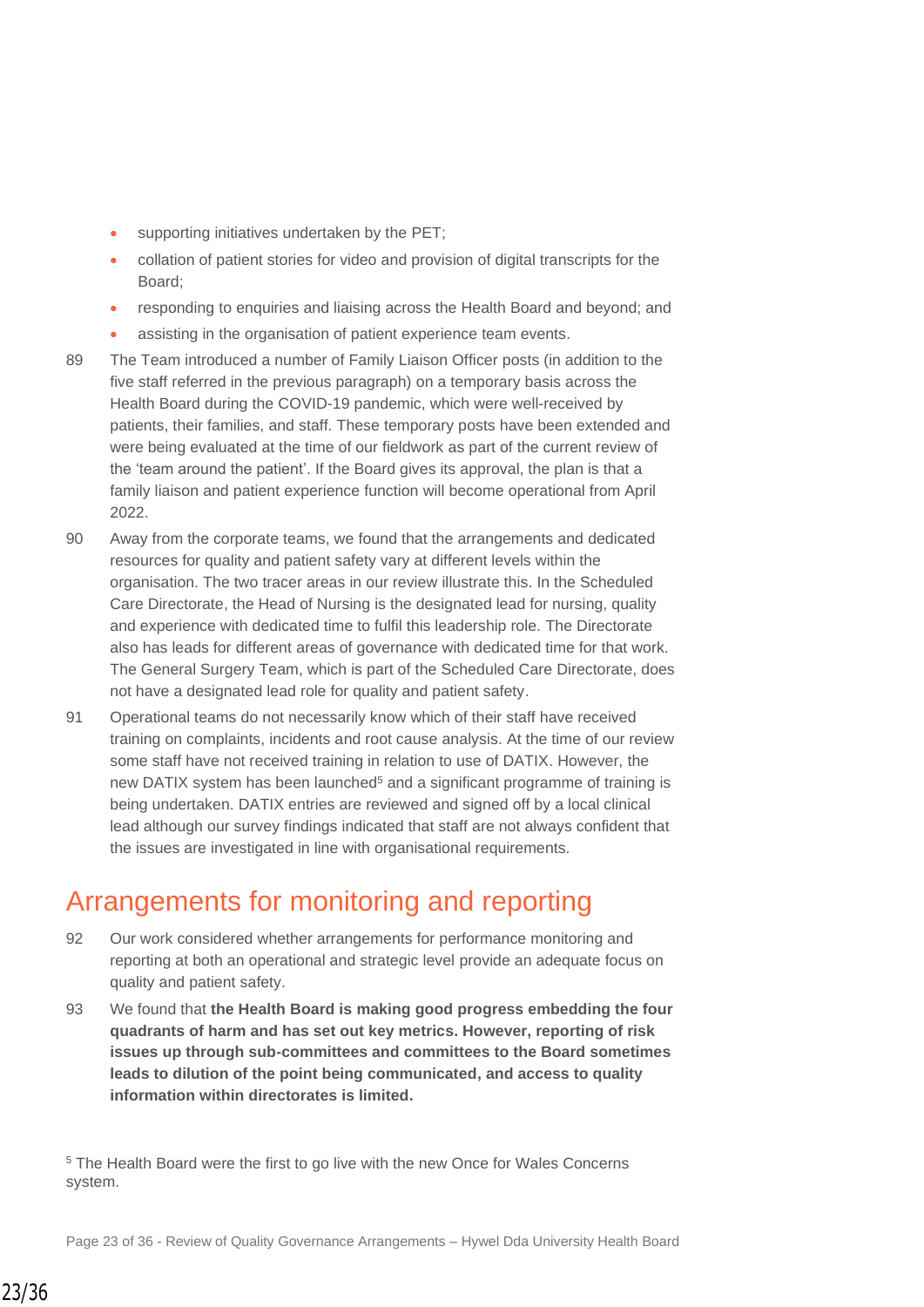#### **Information for scrutiny and assurance**

- 94 **The Four Quadrants of Harm are being embedded systematically to guide planning and the monitoring of quality and safety. However, use and access to quality information at an operational level appears limited.**
- 95 The Director of Nursing, Quality and Patient Experience presents Quality and Safety Assurance Reports at each QSEC meeting. The reports provide an overview of quality and safety across the Health Board by presenting information from assurance processes and quality improvement strategies. They include thematic information regarding complaints and incidents. Additional detail is provided to in-committee sessions of the QSEC to enable a more in-depth discussion of issues.
- 96 The Health Board launched the Once for Wales Concerns Management System Programme on 1<sup>st</sup> April 2021 and is implementing its use across the organisation. The system aims to bring consistency to the use of the electronic tools used by all NHS Wales health bodies for that purpose. The Programme will provide the Health Board with opportunities to engage in a number of national workstreams aimed at developing consistent and effective processes and data which will strengthen the assurance that can be taken from them.
- 97 Implementing the Welsh Government's Four Quadrants of Harm is a significant challenge for all health bodies. We found that the Health Board is systematically adopting this approach across its system of care. It set out 21 monitoring metrics to measure the potential for harm, with a view to increasing them over time. They are monitored and reported to the Board as part of the Integrated Performance Assurance Report (IPAR). For example, the IPAR to the Board on 29 July 2021 highlighted two metrics of concern:
	- A&E waits over 12 hours (category harm from overwhelmed NHS and Social Services); and
	- waiting over 36 weeks for treatment (category harm from a reduction in non-COVID activity) and particularly for treatment by other providers.
- 98 The Four Quadrants of Harm were a central feature in the Health Board's Winter Plan for 2020-21, and were linked to hospital care, intermediate care and long-term care arrangements. The plan included a schedule of potential harms with more than 60 individual actions and schemes as mitigation. The plan was reported to the QSEC and monitored on a fortnightly basis for its impact on key metrics including quality and safety risks.
- 99 The planning objective aligned to the QSEC requires that during 2021-22 a process is to be established to maintain personalised contact with all patients currently waiting for elective care. The process should help to establish a systematic approach to measuring harm by bringing together clinically assessed harm and harm self-assessed by the patient to inform waiting list prioritisation.
- 100 We observed a meeting of the Scheduled Care Directorate Quality, Safety and Experience Group. The meeting was aligned to a fixed agenda which included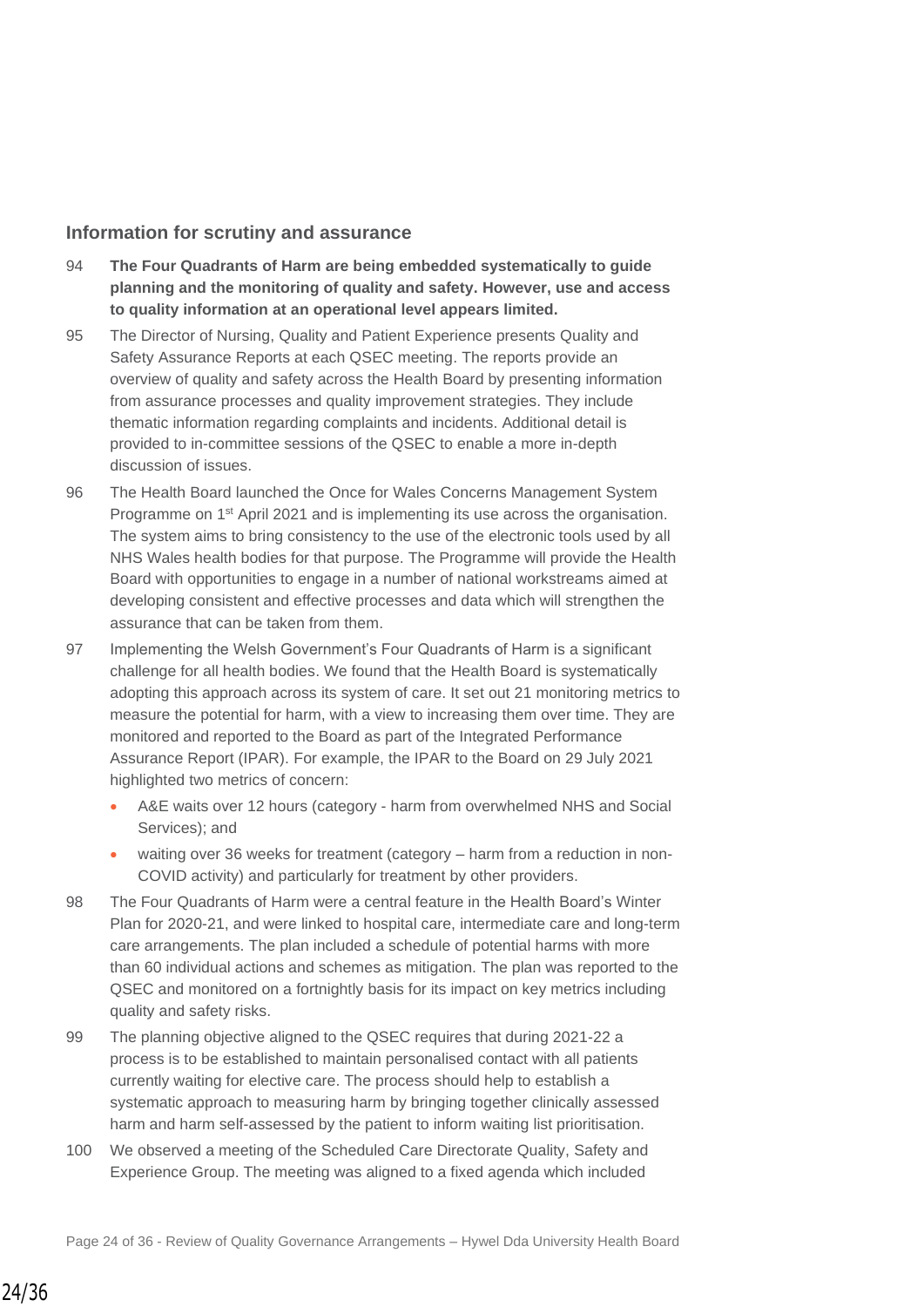details of serious incidents, complaints and compliments. Although all directorates have a quality dashboard, available through IRIS, it was not reviewed at the meeting we observed. In addition, at the time of our work the Health Board were awaiting a system amendment from the Welsh Government Once for Wales Concerns Management team to enable the creation of a consistent dashboard for users in directorates and services.

101 The Quality Assurance and Information System Team (QAIST), formerly the DATIX Team, is evolving. The team (four WTE, with four staff) focuses on quality and patient safety information within DATIX rather than wider quality and safety information. Vacancies within the team have allowed for a rethinking of how resources should be used. Our survey of corporate and operational resources for quality governance showed that staff would like increased support in the use of data to help them manage their services.

#### **Coverage of quality and patient safety matters**

- 102 **Corporate committee agendas are well-managed, and meetings allow good coverage of the areas covered, whereas arrangements for operational groups are more variable. The reporting of risk issues up through sub-committees and committees to the Board sometimes leads to a dilution of the point being communicated. Performance reporting is being developed so that strategic objectives are more closely aligned to quality outcomes.**
- 103 Monthly QSEAC meetings during the pandemic provided greater opportunity to address issues arising from COVID-19 while also ensuring coverage of the Committee's regular work programme. The arrangement helped to ensure that independent members had frequent and formal opportunities to ask questions and scrutinise arrangements in a rapidly evolving crisis situation. The QSEC receives quarterly reports on improvement activities and achievements, while the Board is provided with twice yearly reports.
- 104 Corporate committee and sub-committee agendas are well-aligned in content and generally balanced in the coverage. Arrangements for operational quality and safety groups, as mentioned above, are more variable.
- 105 We found that reporting of risk issues from operational level up through the committee structure to the Board however can lead to a dilution of the message being communicated. Earlier in this report we highlighted an example of how, in our view, assurances provided to the Board did not fully reflect the persistent nature of failures to provide red-risk updates to operational risk registers.
- 106 Until relatively recently, primary care quality and safety matters were largely reported and managed through operational structures to the Director of Primary Care, Community and Long-Term Care (Director of Primary Care). There was limited scrutiny and assurance through the Board's committee structures. The Director of Primary Care and the Director of Operations have been working together to ensure that primary care issues become a key feature of the QSEC agenda, and they recognise that there is scope for further progress.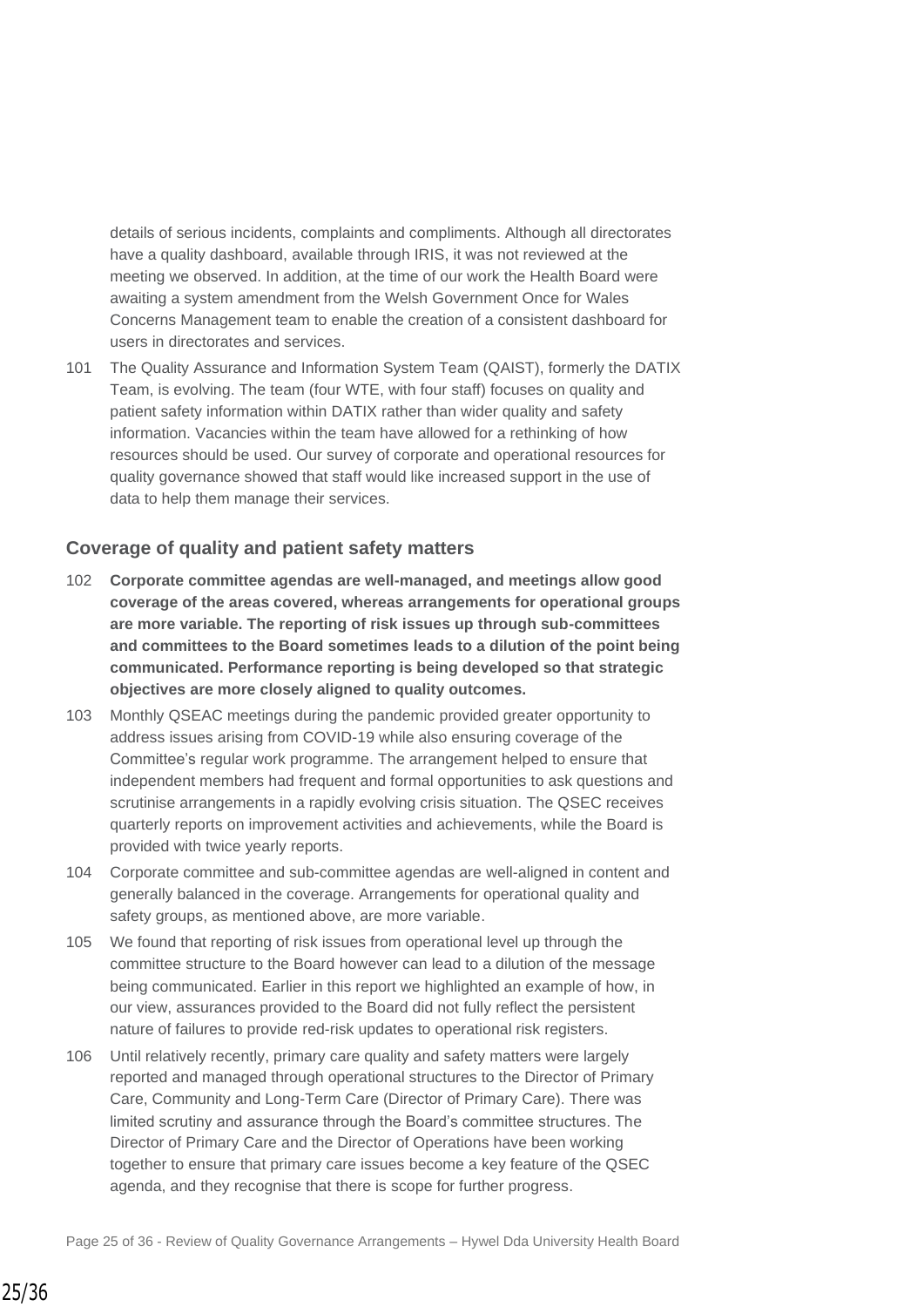- 107 Performance reporting within the Health Board is aligned to the current national delivery framework. There is ongoing work to develop performance reports so that they can more readily help the Board and committee members to identify areas of concern. Reporting is being moved away from the use of RAG (red, amber, green) ratings towards the use of Statistical Process Control (SPC) reports on the Microsoft Power BI™ platform. They provide the capability to follow the impact of process changes over time.
- 108 Work is underway to look at how performance information can be split so that committees only need to consider the performance information which is relevant to their objectives. It will also establish how that information links back to the developing Board Assurance Framework through the Microsoft Power BI™ platform. A section has already been added which provides information on strategic objective outcome measures.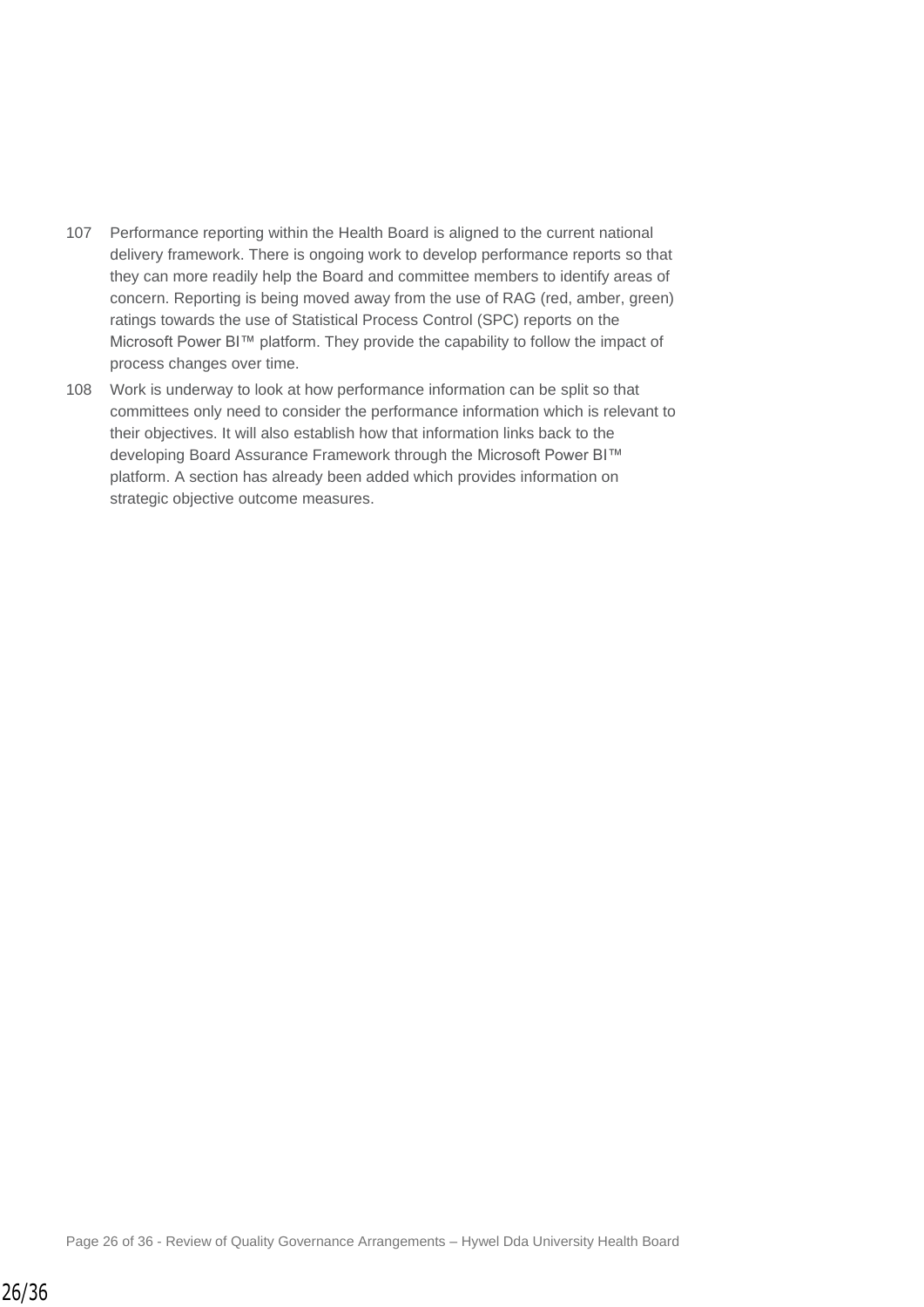## Appendix 1

### Management response to audit recommendations

#### **Exhibit 2: management response**

| <b>Recommendation</b>                                                                                                                                                                                                                                                                                                                                                                                                                                                                                                                                                                                                                                    | <b>Management response</b>                                                                                                                       | <b>Completion</b><br>date | <b>Responsible</b><br>officer                                                             |
|----------------------------------------------------------------------------------------------------------------------------------------------------------------------------------------------------------------------------------------------------------------------------------------------------------------------------------------------------------------------------------------------------------------------------------------------------------------------------------------------------------------------------------------------------------------------------------------------------------------------------------------------------------|--------------------------------------------------------------------------------------------------------------------------------------------------|---------------------------|-------------------------------------------------------------------------------------------|
| Effectiveness of quality and safety sub-groups<br>The Health Board recently issued generic templates for<br>R <sub>1</sub><br>the agendas and terms of reference of sub-groups of<br>the Operational Quality, Safety and Experience Sub-<br>committee to address operational inconsistencies. We<br>found that records for sub-group meetings are not of a<br>consistent standard and are not readily available when<br>required. The Health Board should:<br>mandate the use of the recently issued generic<br>a)<br>templates with the understanding that the agenda<br>template is a minimum requirement which can be<br>supplemented as appropriate; | The EDONQPE to reissue templates<br>a)<br>and instruct utilisation at each quality<br>governance meeting at service and<br>directorate meetings. | 31 November<br>2021       | Executive<br>Director or<br>Nursing,<br>Quality and<br>Patient<br>Experience<br>(EDONQPE) |
| issue guidance on record taking at meetings; and<br>b)<br>ensure that local records are stored in a standard<br>C)                                                                                                                                                                                                                                                                                                                                                                                                                                                                                                                                       | Guidance document to be developed<br>b)<br>and issued with (R1a).<br>Include within guidance document<br>C)                                      |                           | <b>Board</b><br>Secretary<br><b>Board</b>                                                 |
| location to facilitate access.                                                                                                                                                                                                                                                                                                                                                                                                                                                                                                                                                                                                                           | (R1b) a reminder of the importance of                                                                                                            |                           | Secretary                                                                                 |

Page 27 of 36 - Review of Quality Governance Arrangements – Hywel Dda University Health Board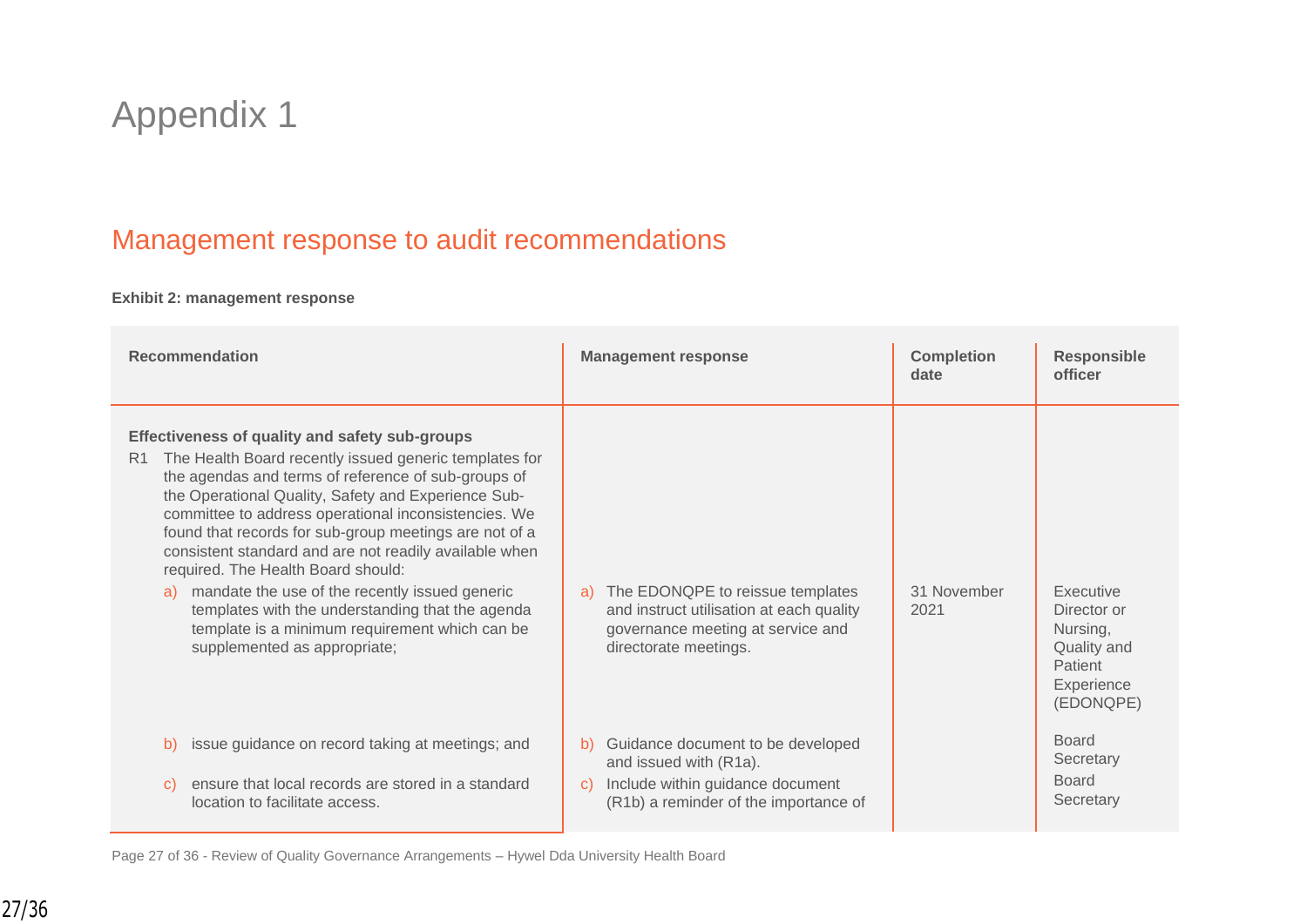| <b>Recommendation</b>                                                                                                                                                                                                                                                                                                                                                                                                                                                                                                           | <b>Management response</b>                                                                                                                                                                                                                                                                                                                                                                                                                                                                                                                                                                                                                                                                                                                                                                                                          | <b>Completion</b><br>date | <b>Responsible</b><br>officer          |
|---------------------------------------------------------------------------------------------------------------------------------------------------------------------------------------------------------------------------------------------------------------------------------------------------------------------------------------------------------------------------------------------------------------------------------------------------------------------------------------------------------------------------------|-------------------------------------------------------------------------------------------------------------------------------------------------------------------------------------------------------------------------------------------------------------------------------------------------------------------------------------------------------------------------------------------------------------------------------------------------------------------------------------------------------------------------------------------------------------------------------------------------------------------------------------------------------------------------------------------------------------------------------------------------------------------------------------------------------------------------------------|---------------------------|----------------------------------------|
|                                                                                                                                                                                                                                                                                                                                                                                                                                                                                                                                 | storing of meeting papers in<br>accordance with corporate records<br>management policy.                                                                                                                                                                                                                                                                                                                                                                                                                                                                                                                                                                                                                                                                                                                                             |                           |                                        |
| <b>Operational leadership</b><br>R2 There are inconsistent leadership arrangements at an<br>operational level for assurance, risk, and safety across<br>the Health Board. The Health Board should either<br>strengthen current arrangements where staff resources<br>for assurance, risk and safety are managed by<br>directorates to improve consistency, or move to a<br>model where those staff are managed centrally,<br>ensuring that support available to the operational<br>teams is consistent across the Health Board. | There are consistent leadership<br>arrangements in place at operational level<br>(acute, community and primary care) for<br>assurance, risk and safety, however<br>responding to the pandemic has impacted<br>on the capacity of the leadership teams to<br>be able to discharge all their<br>accountabilities effectively. There has<br>been a daily focus on managing risks<br>across the system, however this has not<br>always been reflected in the risks on the<br>Datix Risk System.<br>A review will be undertaken to enhance<br>the capacity across operational and<br>corporate teams to ensure a consistent<br>approach to managing assurance, risk and<br>safety. It is possible there will be a<br>financial impact of the review and<br>therefore this will need to be considered<br>as part of the IMTP for 2022-23. | 31 December<br>2022       | Executive<br>Director of<br>Operations |
| <b>Risk Registers</b><br>R3 Risk register entries are not being updated for many<br>months, limiting the assurance that can be taken from<br>them. Some risks are recorded more than once, are not<br>co-ordinated across service areas and there is also                                                                                                                                                                                                                                                                       | During the ongoing pandemic, risks<br>continue to be managed on a daily basis<br>however, they have not always been<br>captured on the Datix Risk system due to<br>operational capacity. As outlined in R2, a                                                                                                                                                                                                                                                                                                                                                                                                                                                                                                                                                                                                                       |                           |                                        |

Page 28 of 36 - Review of Quality Governance Arrangements – Hywel Dda University Health Board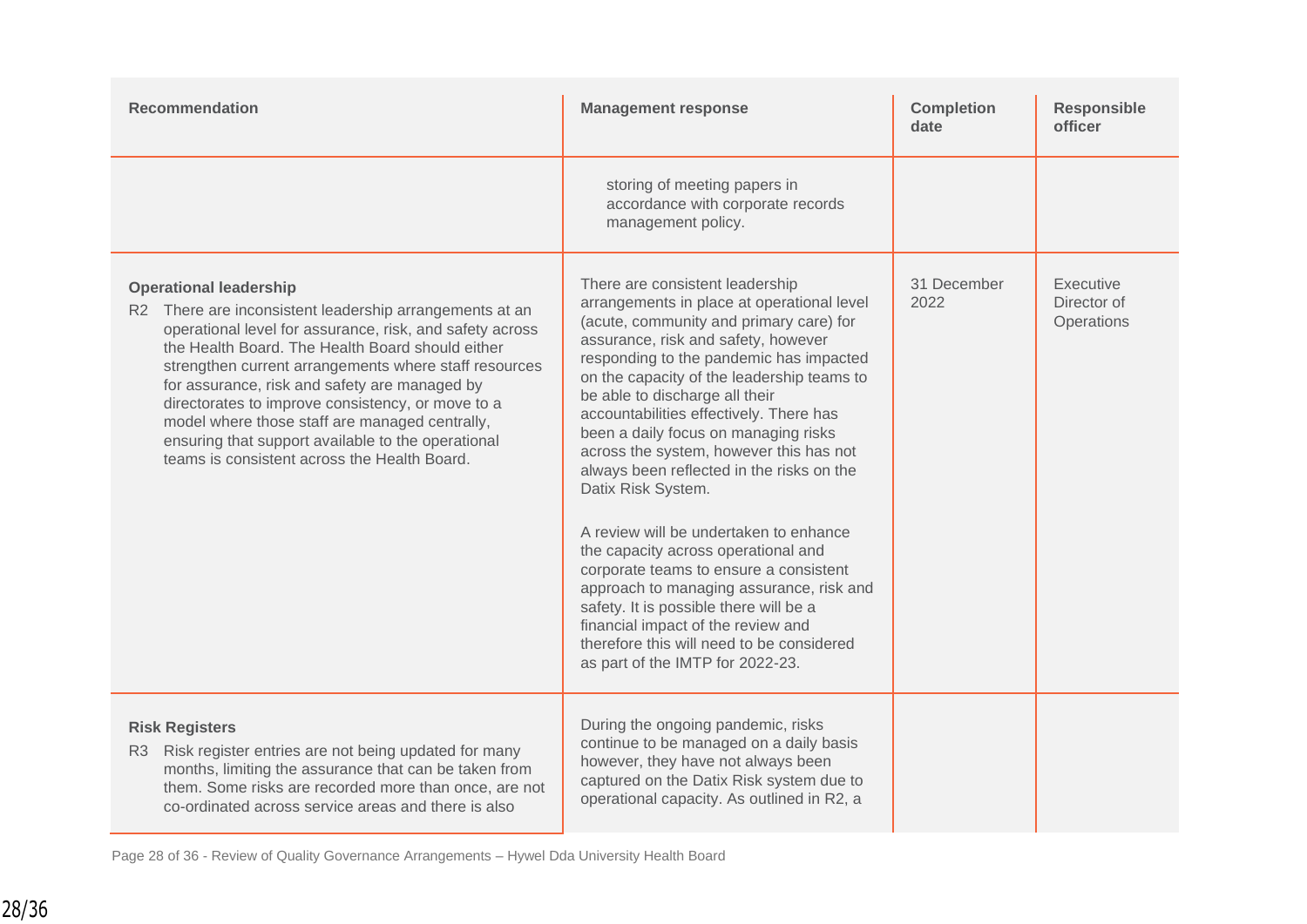| <b>Recommendation</b>                                                                                                                                                                                                                                                                                                                                | <b>Management response</b>                                                                                                                                                                                                                                                                                    | <b>Completion</b><br>date | <b>Responsible</b><br>officer                                                                                              |
|------------------------------------------------------------------------------------------------------------------------------------------------------------------------------------------------------------------------------------------------------------------------------------------------------------------------------------------------------|---------------------------------------------------------------------------------------------------------------------------------------------------------------------------------------------------------------------------------------------------------------------------------------------------------------|---------------------------|----------------------------------------------------------------------------------------------------------------------------|
| potential that the impact of a combination of separate<br>risks could lead to critical consequences for services.<br>Specific risks for the General Surgery Team are also<br>not included in the Scheduled Planned Care<br>Directorate risk register. The Health Board needs to<br>strengthen its management of risks at an operational<br>level by: | review of capacity across the operational<br>and Corporate functions will be<br>undertaken teams to ensure a consistent<br>approach to managing assurance, risk and<br>safety. In addition to this:                                                                                                           |                           |                                                                                                                            |
| a) ensuring that operational teams clearly identify the<br>risks for which they are responsible for and update<br>risk registers in line with corporate policy.                                                                                                                                                                                      | A joint risk review process of risk<br>a)<br>registers has been instigated with<br>each Directorate by the EDOO and<br>EDONQPE supported by the Head of<br>Assurance and Risk commencing in<br>October 2021.                                                                                                  | 31 December<br>2021       | Executive<br>Director of<br>Nursing,<br>Quality and<br>Patient<br>Experience<br>and Executive<br>Director of<br>Operations |
| putting arrangements in place to ensure that the<br>b)<br>management of risks are coordinated across<br>operational teams and that mechanisms are in<br>place to identify when the combination of a number<br>of risks across service areas could lead to an<br>increased severity of risk.                                                          | (i) The joint review process will be<br>b)<br>used to reinforce the role of oversight<br>by the local triumvirate teams. The<br>expectation that there is<br>communication and consultation<br>between services where there are<br>risks and issues that may affect<br>impact more widely will be reiterated. | 31 December<br>2021       | Executive<br>Director of<br>Nursing,<br>Quality and<br>Patient<br>Experience<br>and Executive<br>Director of<br>Operations |
|                                                                                                                                                                                                                                                                                                                                                      | (ii) Risk is now a standard item on<br>the newly established Senior<br>Operational Business Meeting and<br>should identify cross directorate                                                                                                                                                                  | Completed                 | Executive<br>Director of<br>Operations                                                                                     |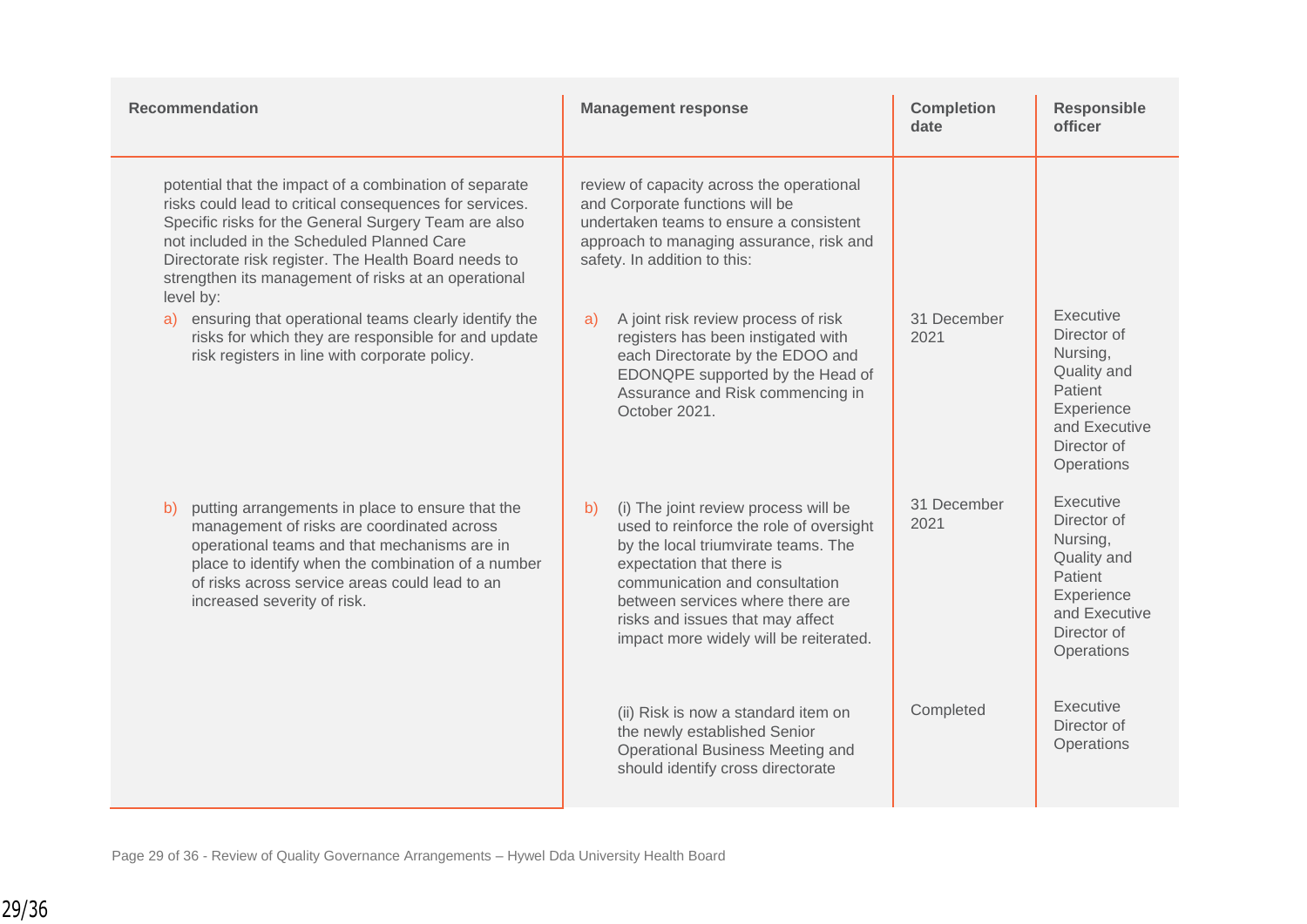| <b>Recommendation</b>                                                                                                                                                                                                                                                                                                                                                                                                                                                                                    | <b>Management response</b>                                                                                                                                                                                                             | <b>Completion</b><br>date | <b>Responsible</b><br>officer          |
|----------------------------------------------------------------------------------------------------------------------------------------------------------------------------------------------------------------------------------------------------------------------------------------------------------------------------------------------------------------------------------------------------------------------------------------------------------------------------------------------------------|----------------------------------------------------------------------------------------------------------------------------------------------------------------------------------------------------------------------------------------|---------------------------|----------------------------------------|
|                                                                                                                                                                                                                                                                                                                                                                                                                                                                                                          | risks. The agenda will be based<br>around the Senior Operational<br>Business Meeting's work plan,<br>identified risks, matters arising from<br>previous meetings, issues emerging<br>throughout the year and requests<br>from members. |                           |                                        |
|                                                                                                                                                                                                                                                                                                                                                                                                                                                                                                          | iii) Implementation of new Risk<br>Management system (Phase 2 of the<br>Once For Wales).                                                                                                                                               | 31 December<br>2021       | <b>Board</b><br>Secretary              |
|                                                                                                                                                                                                                                                                                                                                                                                                                                                                                                          | iv) Interim work to be undertaken on<br>the current Datix Risk Module to<br>facilitate the combination of similar<br>risks across the Secondary Care<br>Directorate.                                                                   | 31 December<br>2021       | <b>Board</b><br>Secretary              |
| <b>Risk Management</b><br>R4 The approach taken by operational managers to risk<br>management is inconsistent and there is a lack of<br>ownership and accountability of some risks at an<br>operational level. The Health Board should provide<br>support to enable senior managers across the<br>operational structure to take ownership and be<br>accountable for their risk management responsibilities<br>including the need to address the issues set out by the<br>recommendations in this report. | This will be addressed as part of the<br>review outlined in R2 and R3.                                                                                                                                                                 | 31 December<br>2022       | Executive<br>Director of<br>Operations |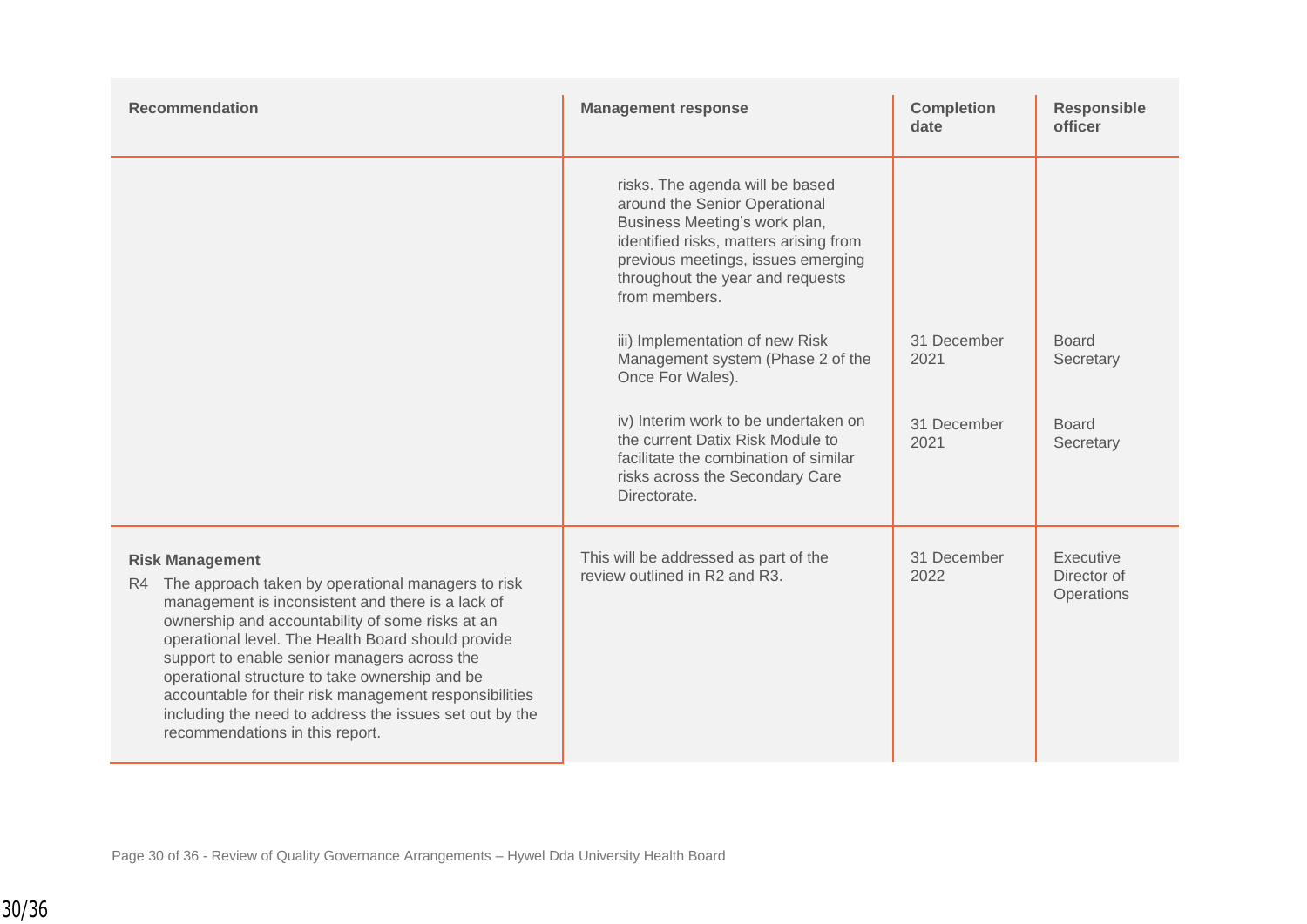# Appendix 2

### Staff survey findings

|                                                                                                                   | Number of staff agreeing or disagreeing with statements |       |                                         |                |                          |                      |
|-------------------------------------------------------------------------------------------------------------------|---------------------------------------------------------|-------|-----------------------------------------|----------------|--------------------------|----------------------|
| Attitude statements                                                                                               | Strongly<br>agree                                       | Agree | <b>Neither</b><br>agree nor<br>disagree | Disagree       | Strongly<br>disagree     | Total<br>respondents |
| Delivering safe and effective care                                                                                |                                                         |       |                                         |                |                          |                      |
| 1. Care of patients is my organisation's top priority                                                             | 18                                                      | 17    | $\overline{2}$                          | $\mathbf{1}$   | $\overline{\phantom{a}}$ | 38                   |
| I am satisfied with the quality of care I give to patients<br>2.                                                  | 17                                                      | 17    | $\overline{2}$                          | $\blacksquare$ | $\mathbf 1$              | 37                   |
| 3. There are enough staff within my work<br>area/department to support the delivery of safe and<br>effective care | $\mathbf{1}$                                            | 17    | 9                                       | 10             | 1                        | 38                   |
| 4. My working environment supports safe and effective<br>care                                                     | $\hbox{9}$                                              | 19    | 6                                       | 3              |                          | 38                   |

Page 31 of 36 - Review of Quality Governance Arrangements – Hywel Dda University Health Board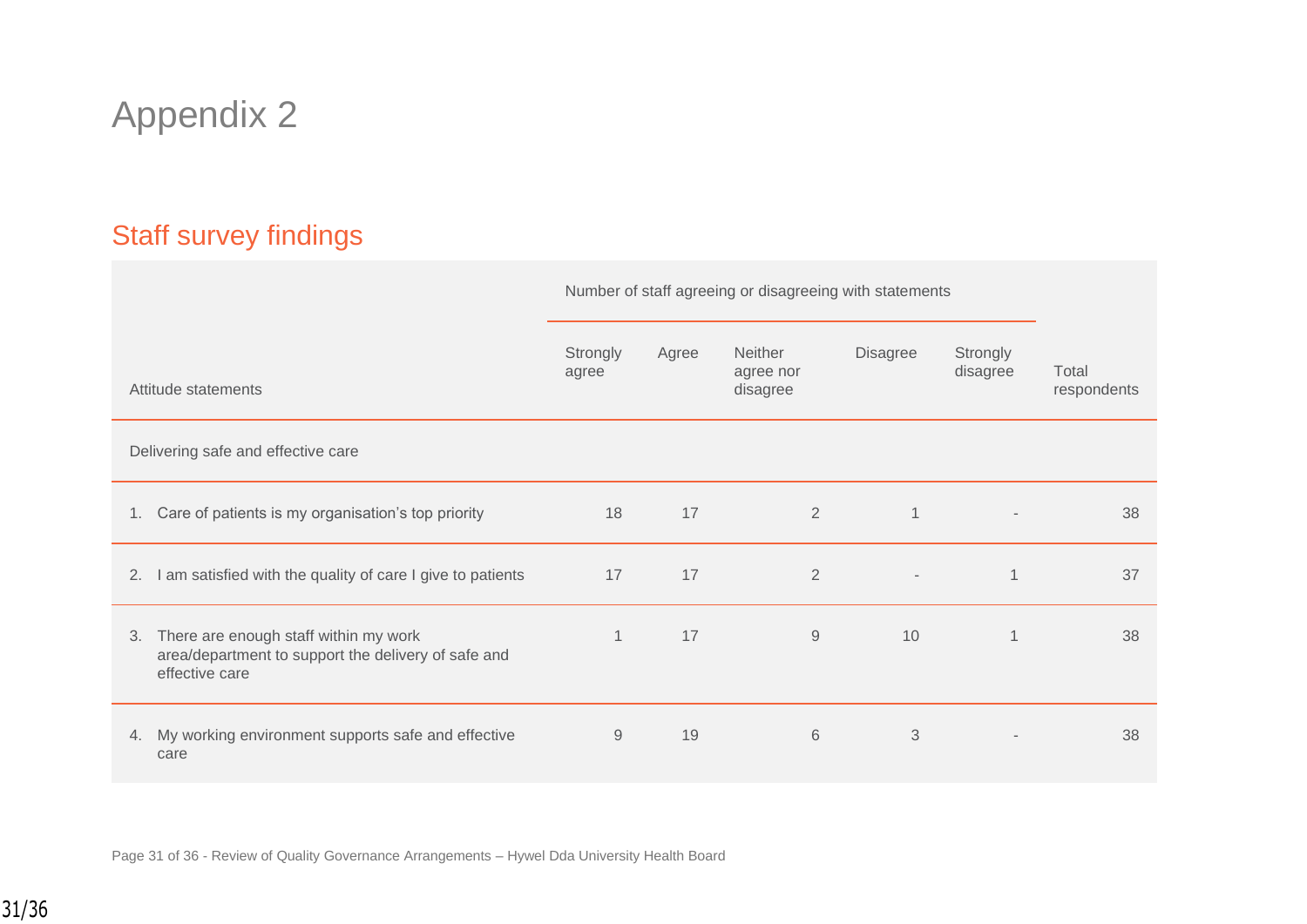|                                                                                                        |                   | Number of staff agreeing or disagreeing with statements |                                  |                 |                      |                      |
|--------------------------------------------------------------------------------------------------------|-------------------|---------------------------------------------------------|----------------------------------|-----------------|----------------------|----------------------|
| Attitude statements                                                                                    | Strongly<br>agree | Agree                                                   | Neither<br>agree nor<br>disagree | <b>Disagree</b> | Strongly<br>disagree | Total<br>respondents |
| Delivering safe and effective care                                                                     |                   |                                                         |                                  |                 |                      |                      |
| I receive regular updates on patient feedback for my<br>5.<br>work area / department                   | 5                 | $\overline{7}$                                          | 10                               | 10              | 5                    | 32                   |
| Managing patient and staff concerns                                                                    |                   |                                                         |                                  |                 |                      |                      |
| My organisation acts on concerns raised by patients<br>6.                                              | 13                | 18                                                      | $\sqrt{5}$                       |                 |                      | 36                   |
| 7. My organisation acts on concerns raised by staff                                                    | $\mathsf{9}$      | 12                                                      | $\hbox{9}$                       | 5               | $\mathbf 1$          | 36                   |
| My organisation encourages staff to report errors,<br>8.<br>near misses or incidents                   | 8                 | 16                                                      | 5                                | $\overline{2}$  |                      | 31                   |
| 9. Staff who are involved in an error, near miss or<br>incident are treated fairly by the organisation | 8                 | 16                                                      | 5                                | $\overline{2}$  |                      | 31                   |

Page 32 of 36 - Review of Quality Governance Arrangements – Hywel Dda University Health Board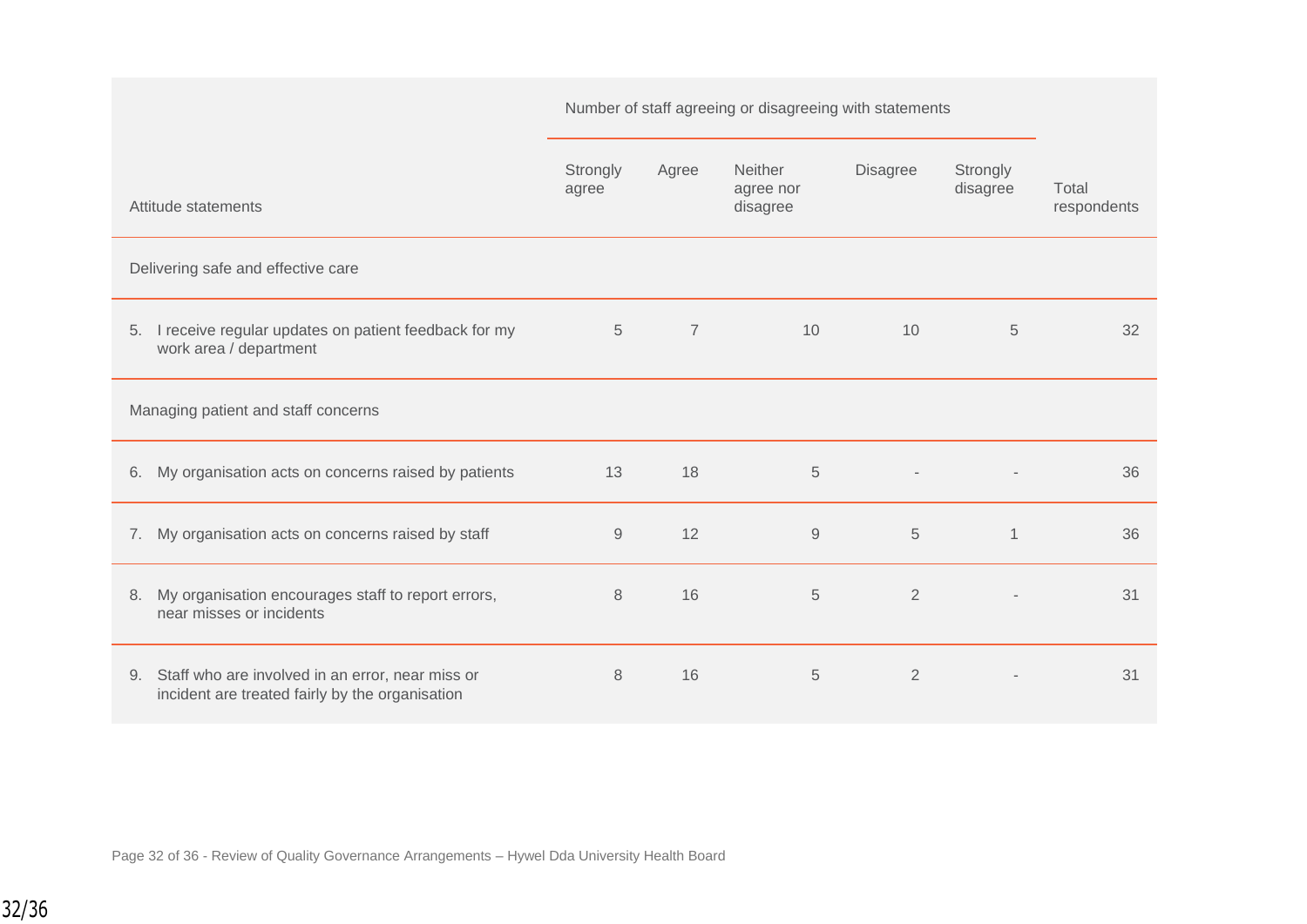|                                                                                                                                           | Number of staff agreeing or disagreeing with statements |       |                                         |                |                      |                      |
|-------------------------------------------------------------------------------------------------------------------------------------------|---------------------------------------------------------|-------|-----------------------------------------|----------------|----------------------|----------------------|
| Attitude statements                                                                                                                       | Strongly<br>agree                                       | Agree | <b>Neither</b><br>agree nor<br>disagree | Disagree       | Strongly<br>disagree | Total<br>respondents |
| Managing patient and staff concerns                                                                                                       |                                                         |       |                                         |                |                      |                      |
| 10. When errors, near misses or patient safety incidents<br>are reported, my organisation acts to ensure that they<br>do not happen again | 8                                                       | 19    | 3                                       | 3              |                      | 33                   |
| 11. We are given feedback about changes made in<br>response to reported errors, near misses and<br>incidents                              | $\overline{7}$                                          | 15    | $\overline{4}$                          | 3              | $\overline{4}$       | 33                   |
| 12. I would feel confident raising concerns about unsafe<br>clinical practice                                                             | 15                                                      | 12    | 6                                       | 5              |                      | 38                   |
| 13. I am confident that my organisation acts on concerns<br>about unsafe clinical practice                                                | 13                                                      | 9     | 10                                      | $\overline{2}$ |                      | 34                   |

Page 33 of 36 - Review of Quality Governance Arrangements – Hywel Dda University Health Board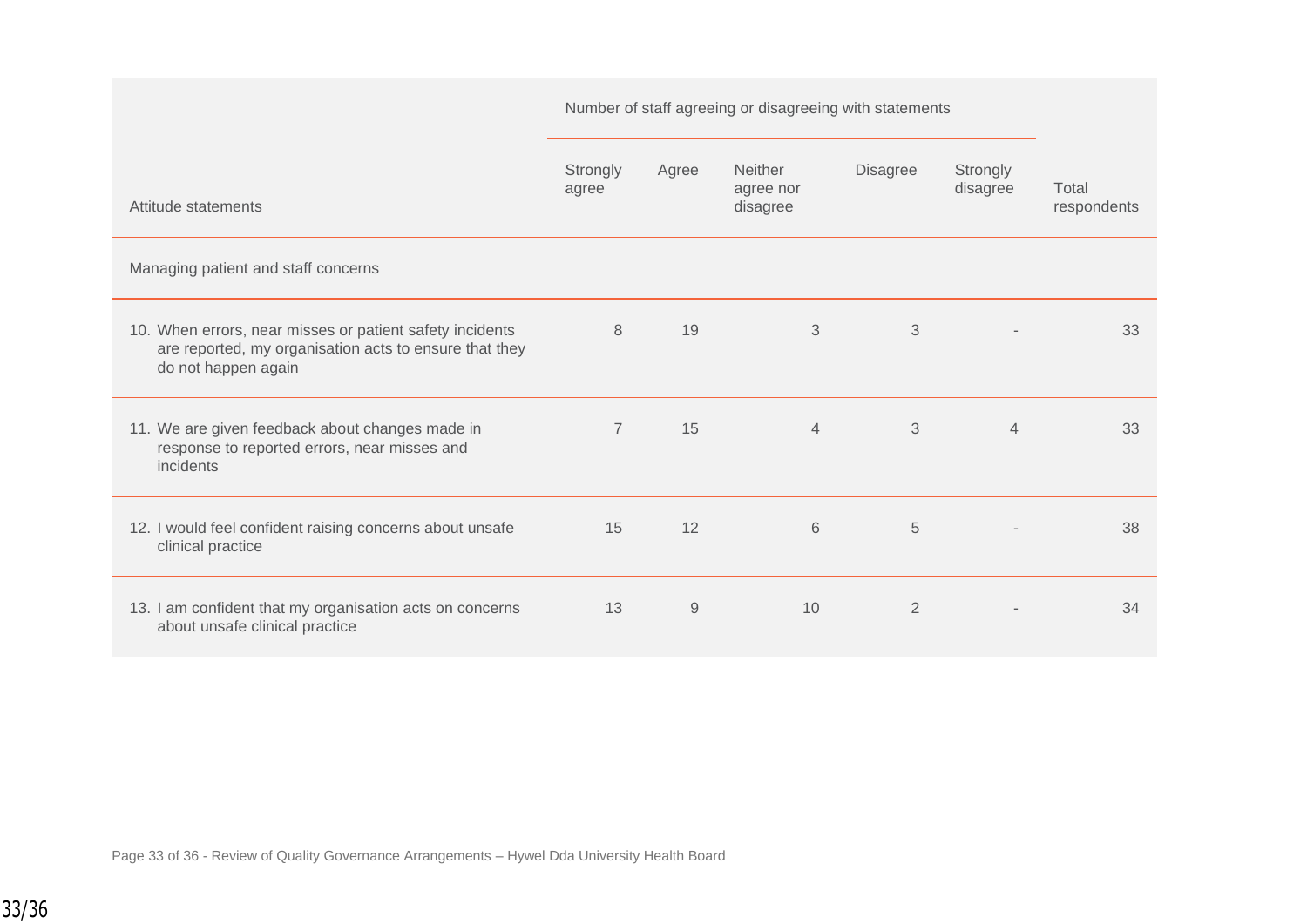|                                                                                                                                                                     | Number of staff agreeing or disagreeing with statements |       |                                         |                 |                      |                      |
|---------------------------------------------------------------------------------------------------------------------------------------------------------------------|---------------------------------------------------------|-------|-----------------------------------------|-----------------|----------------------|----------------------|
| Attitude statements                                                                                                                                                 | Strongly<br>agree                                       | Agree | <b>Neither</b><br>agree nor<br>disagree | <b>Disagree</b> | Strongly<br>disagree | Total<br>respondents |
| Working in my organisation                                                                                                                                          |                                                         |       |                                         |                 |                      |                      |
| 14. Communication between senior management and<br>staff is effective                                                                                               | 5                                                       | 13    | 11                                      | 5               | $\overline{4}$       | 38                   |
| 15. My organisation encourages teamwork                                                                                                                             | 13                                                      | 16    | 5                                       | $\overline{2}$  | $\overline{1}$       | 37                   |
| 16. I have enough time at work to complete any statutory<br>and mandatory training                                                                                  | $\overline{4}$                                          | 12    | 9                                       | 10              | 3                    | 38                   |
| 17. Induction arrangements for new and temporary staff<br>(e.g., agency/locum/bank/re-deployed staff) in my<br>work area/department support safe and effective care | $\overline{7}$                                          | 11    | 12                                      | $\sqrt{5}$      | 1                    | 36                   |